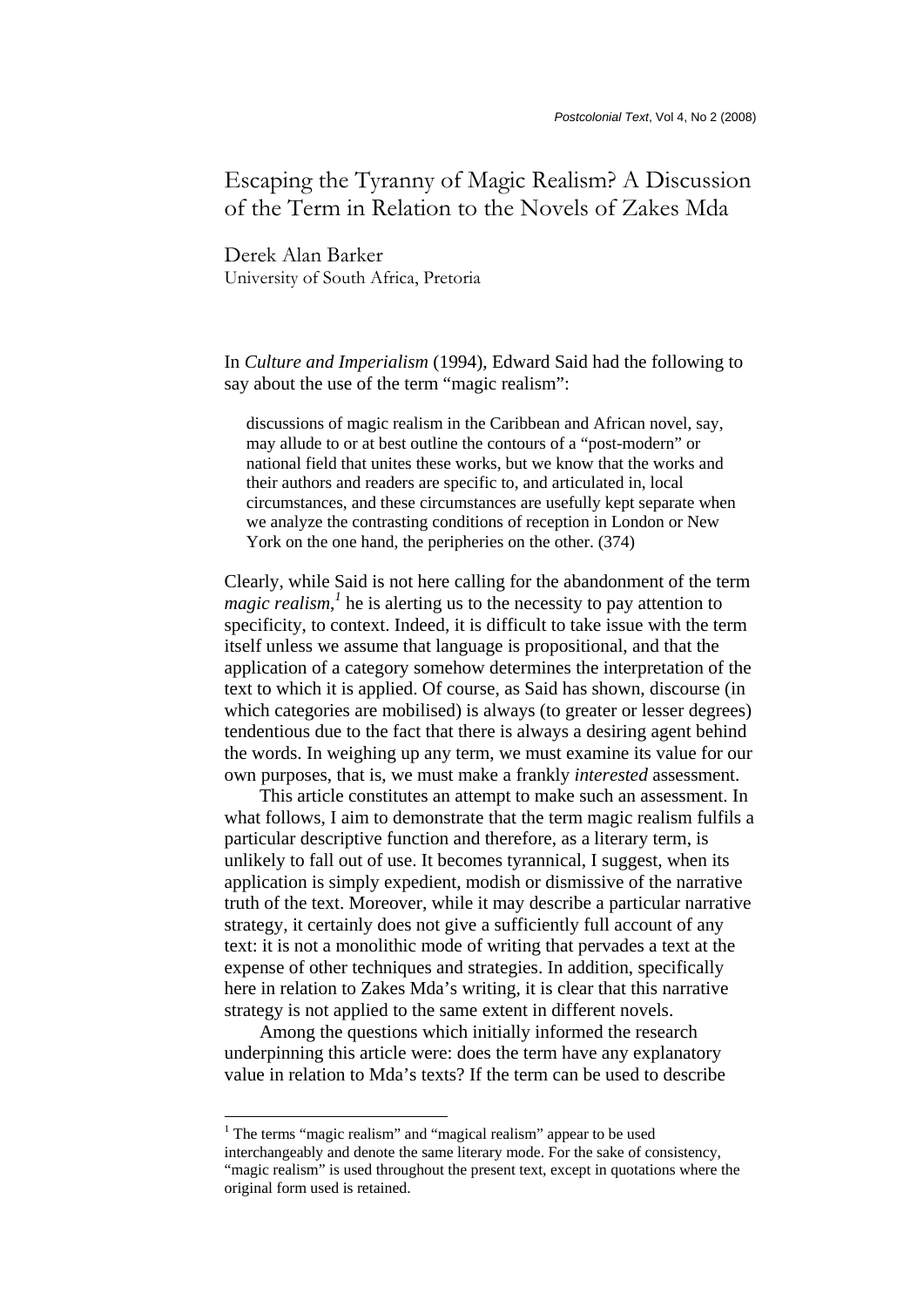some of his texts (as it appears it can), why does Mda not always employ this narrative mode? Even if its application is (at times) cogent, is it sufficient?

I go on to suggest that the narrative strategy of magic realism is most apt when the subject matter treats of the struggle to re-shape an appalling present infused with contradictory ontologies and burdened by the continued effects of a traumatic past. In relation to Mda, an attempt is made to demonstrate this point through a discussion of his novels. In some cases, Mda fully employs this mode of writing while at other times he almost entirely abandons it. This choice appears to be linked to the subject matter of the novels.

For the sake of clarity, the discussion is organised into the following six sections, namely:

- I. an outline of the origin and definition of the term;
- II. a brief discussion on some criticisms of its application to African texts;
- III. an examination of its application in criticism of Mda's novels;
- IV. an outline of oral influences (which appear to show similar effects to those of magic realism);
- V. some suggestions as to why Mda does not always employ this narrative strategy and a brief comparison of *Ways of Dying* to *Cion* to illustrate the points raised;
- VI. a conclusion presenting an overview of other approaches to his novels and a brief assessment of the application of the term in criticism of Mda's work.

## I

In *A Glossary of Literary Terms*, M.H. Abrams provides the following definition of magic realism:

The term magic realism has been applied to the prose fiction of Jorge Luis Borges in Argentina, as well as to the work of writers such as García Márquez in Colombia, Günter Grass in Germany, and John Fowles in England; they interweave, in an ever-shifting pattern, a sharply etched realism with fantastic and dreamlike elements. (122)

This is a rather unspecific definition as there are a number of possible narrative modes which combine realism with the fantastic: science fiction, fantasy, Baroque, and even fairy tales. If this was all that could be said about the term, the fact that it is still in circulation (and has been for so long) would be more than a little surprising. In order to understand what, if anything, distinguishes the term from near cognates one could do worse than begin with its original application in art criticism.

The German art critic, Franz Roh, is credited with coining the term as early as 1925 in art criticism. The term New Objectivity (in German *Neue Sachlichkeit*), subsequently coined by Gustav Hartlaub, came to be used to describe the same phenomenon. Over time the latter term became common currency and Roh's term fell into disuse—even Roh adopted Hartlaub's coinage (Reeds 176). It was used to describe a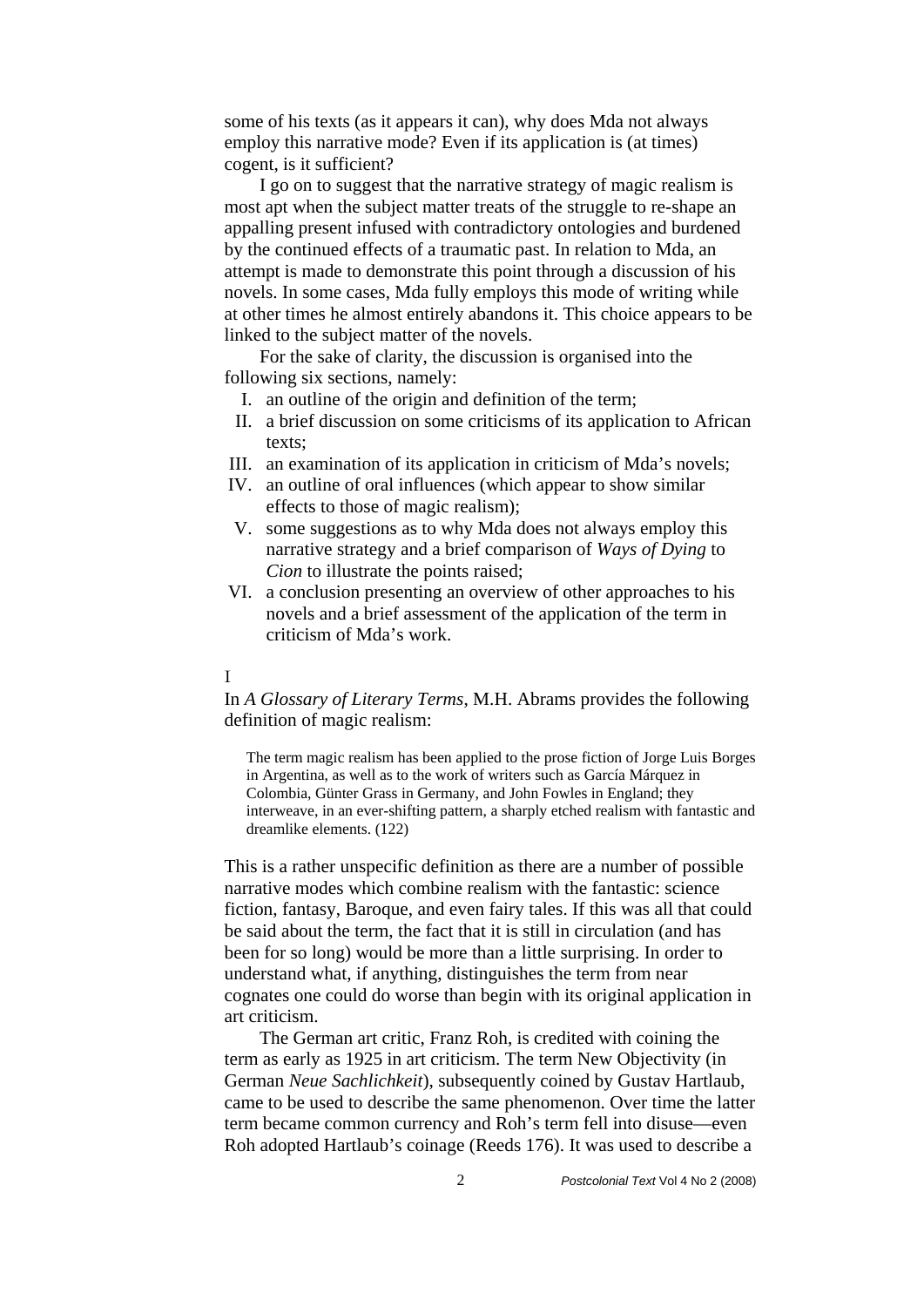new art form that Roh discerned as succeeding Expressionism, which itself was a reaction against Realism in art. Expressionism was described by Roh as presenting a "fantastic dreamscape." Magic realism reacted against the perceived introspection of Expressionism, and sought instead a re-acquaintance with the "real world." In a depressed Germany of the mid-1920s, Roh welcomed "magical realism's return to reality after Expressionism's exaggeration and distortion of realism" (Reeds 177). This was not a return to mimetic art or realism. Instead, magic realism in art aimed at a "spiritual reconstruction" by reconciling mankind's "'devotion to the world of dreams and adherence to the world of reality'" (Roh qtd in Reeds 177). Thus, magic realism aimed at the middle ground between the two extremes of Expressionism and Realism. For Roh, the magic realist "was neither the practical 'Machiavellian politician nor the apolitical man who listens only to the voice of an ethical ideal, but a man at once political and ethical'" (Roh qtd in Reeds 178).

Reeds goes on to describe the term's fate in Latin America. It was apparently first mooted there in literary circles as early as 1928 after the publication in the previous year of Roh's book in Spanish (originally subtitled "magical realism" it ended up in translation with the title "magical realism"), but was subsequently forgotten. It was next used in the Latin American context by Arturo Uslar Pietri in his 1949 publication *Letras y hombres de Venezuela.* Much controversy and confusion follows its various applications, with several alternatives suggested and applied, though in spite of its many detractors, the term has reportedly remained in wide circulation with seeming tenacity. For example, the coining by Carpentier in 1985 of the term Marvellous Real (in Spanish *lo real maravilloso*) to describe similar literary works led to much debate, but ultimately the new term was taken as describing the same literary practice as "magic realism" (184). Reeds describes these developments in considerable detail (175-96). He concludes, it would appear pragmatically if reasonably that: ". . . magical realism [as a term has] withstood the test of time and critical disagreement" and he implies that we simply have no choice but to accept it, suggesting that we remedy confusion by returning periodically to the history of the term in order to maintain consistency in application (192).

If the term has had the tenacity claimed by Reeds, the logical corollary is that it fulfils some or other essential purpose, that is, as a literary term it describes a certain mode of writing for which no other appropriate term exists. If so, this would help explain its longevity. Taking for example Mda's *The Heart of Redness*, we might question the applicability of the term magic realism, yet we immediately recognize the unsuitability of other terms describing the mixing of elements of realism and fantasy. Whatever else the novel is, it is not science fiction, fantasy, fable or fairy tale. In a very insightful discussion criticizing the generally loose application of the term, Warnes puts the tenacity of the term down to its explanatory value which enables us to distinguish narrative modes thus: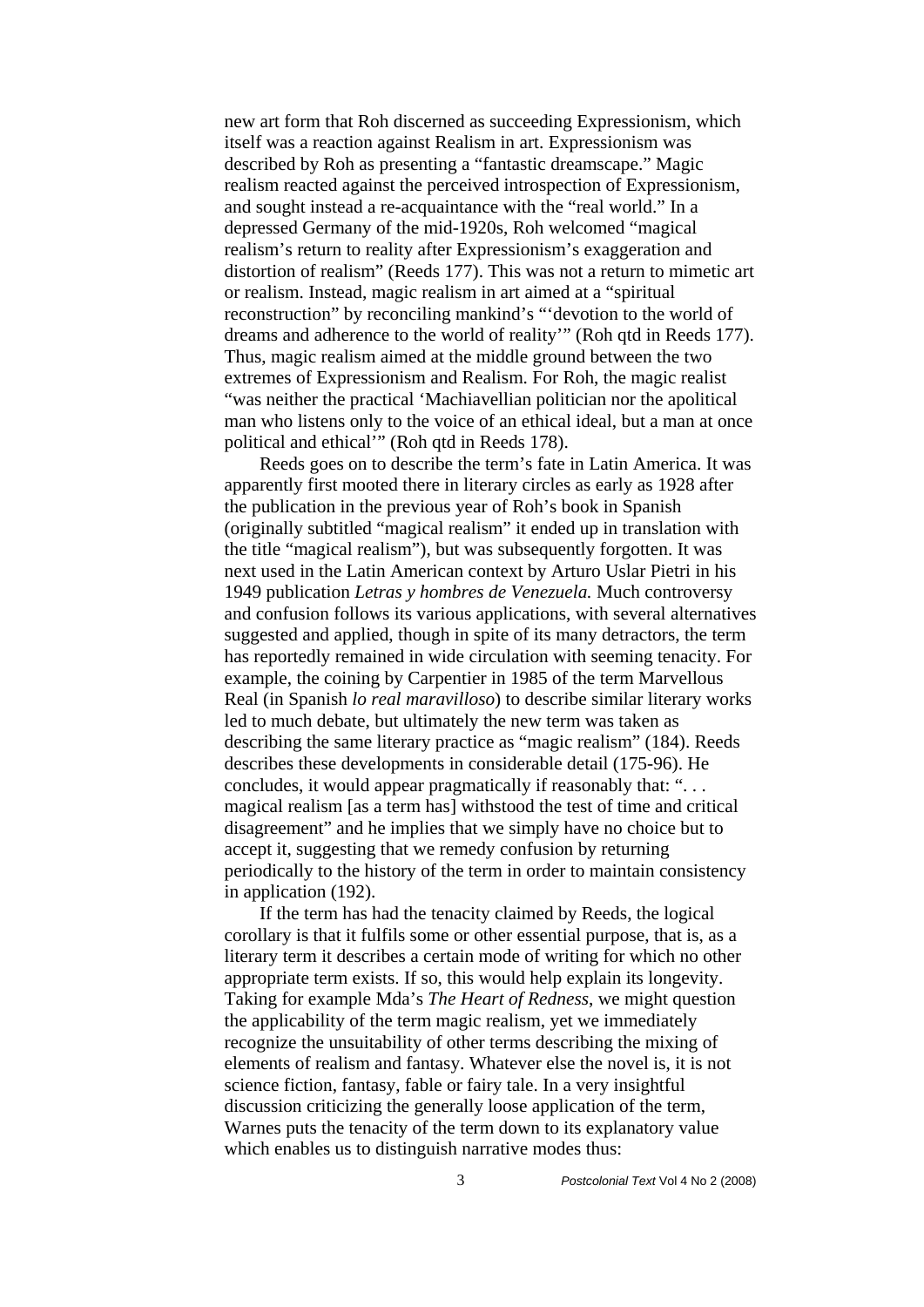There exists a large body of fiction . . . that combines realism and fantasy, yet does this in such a way that the resultant mode or genre cannot be described as fantasy, science fiction, the uncanny, the fairy tale, the baroque or as any other of the categories with which magical realism overlaps. The key defining quality of magical realism is that it *represents both fantastic and real without allowing either greater claim to truth*. (3, emphasis added)

To my mind, this is the most compelling and coherent argument in favour of the term and at the same time offers a highly cogent definition. Warnes offers other definitions by a variety of theorists which, however, amount to longer and more detailed versions of his own. It appears to me that his definition has the twin benefits of being succinct and sufficiently specific to differentiate magic realism from other narrative modes combining realism and the fantastic. It accurately describes the narrative mode in many, though not all, of Mda's novels, as will be discussed below.

As a short aside, I would like to venture a few, admittedly arguable, speculations about some parallels between Roh's definition of the term magic realism—in particular, the art historical context of his definition—and developments in narrative modes in South African literature. It must be recalled that Roh's definition applies to painting and Warnes' to literature. Indeed, Reeds mentions an unsuccessful attempt to draw on Roh's definition in the debate on formulating a definition of magic realism for literature (189). This only underscores the presumptuousness of my own attempt here. Several commentators on post-apartheid fiction have discussed developments in narrative modes which I will now outline briefly before reflecting back on Roh's definition.

Mkhize contrasts "white writing" and "black writing" in South Africa, tracing developments in these broadly defined areas of writing prior to and since the demise of apartheid. On the "white writing" side of the score-sheet, he places J.M. Coetzee, Breyten Breytenbach, André Brink and Menán du Plessis who "in the past . . . embraced modernist or post-modernist techniques in their writing" (173), going on to see the same shift in the later works of Nadine Gordimer. On the other side of the score-sheet during the apartheid era, as in the writing of Njabulo Ndebele, Mongane Wally Serote, and Es'kia Mphahlele among others, Mkhize finds a predominantly neo-realist mode characterizing "black writing" (173). He sees the rejection of modernism as based in its perceived apoliticism:

literary modernism's rejection of narrativity has been perceived by black South African writers as a strategy bent on mystifying information – modernist techniques of writing are, according to this argument, elitist, a luxury that black writers who had a political responsibility to the masses could not afford. (180)

He goes on to suggest that Mda "may well not have escaped from the tyranny of narrativity" but "by gesturing towards magical realism" has succeeded in creating a "'clearing house' for black post-apartheid writing." He sees this novel as representative of a new form, and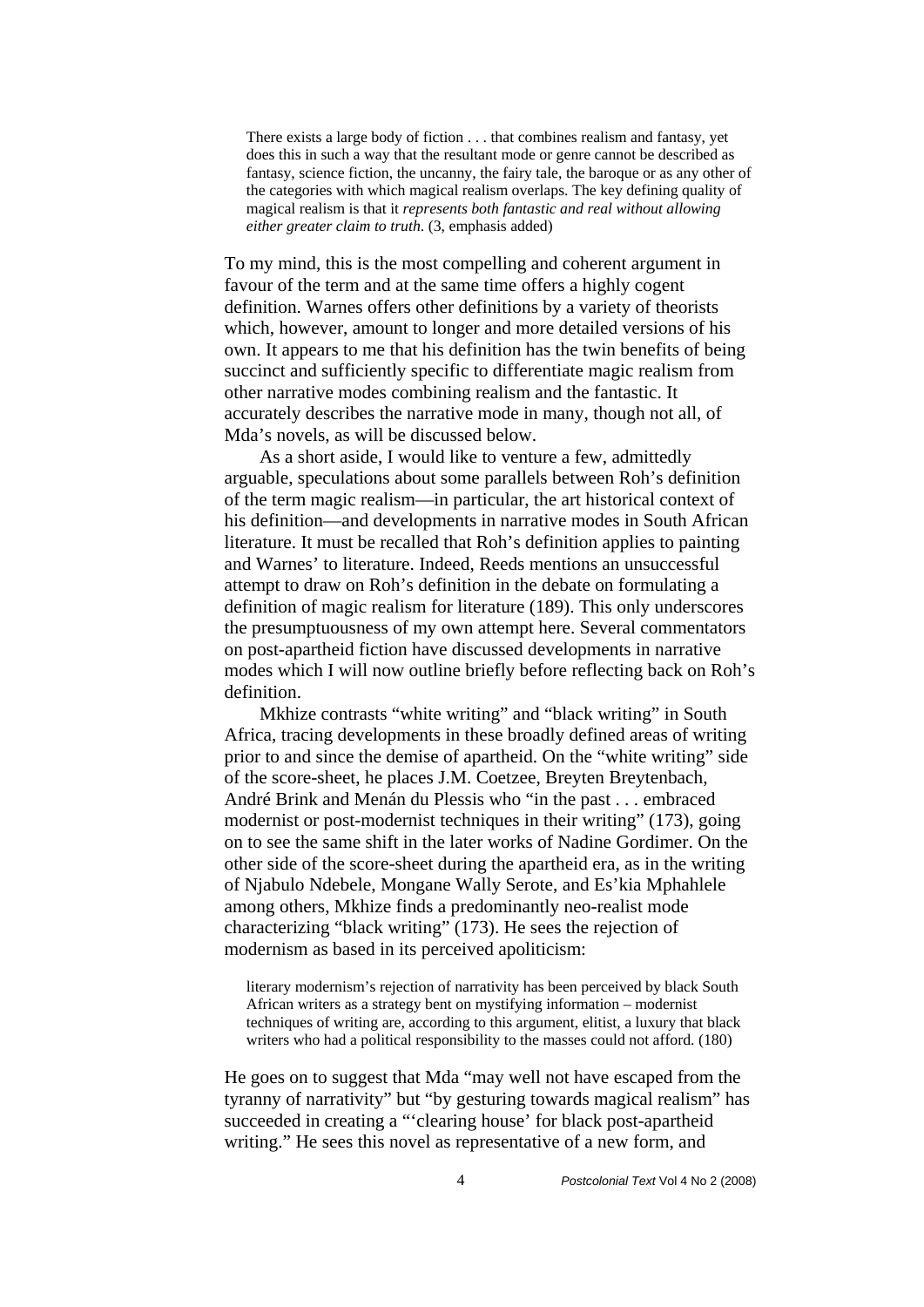speculates that "[i]f there ever will be an encounter between [realist] black writing and the postmodern . . . it might well be through magical realism" (183).

In an arguably more nuanced reading of recent developments, Attwell's survey of post-apartheid fiction finds two of Mda's novels (*Ways of Dying* and *The Heart of Redness*) as evidencing an "experimental turn" in black South African writing, one moreover that extends and builds on a significant, if critically neglected, stream of experimental imaginative discourse by black writers before the demise of apartheid. On this reading, Mda "re-instrumentalises modernism's anti-instrumentalism" (194) by which Attwell appears to mean that Mda eschews neither the direct contextualization of a message within a particular socio-historical milieu nor its indirect dramatization within his narrative practice. In other words, this particular choice of narrative mode straddles what has been considered as (white) postmodern writing and (black) realist writing, the former perceived as decontextualized and apolitical, the latter as fully socially engaged.

Neither Mkhize nor Attwell make any hard claims about these divisions, and my summary might well exacerbate the harm done in what are already highly (and necessarily so) schematized surveys. Returning to Roh, the interesting parallel which I would beg the reader's indulgence to draw is between this debate and the reaction against Expressionism and Realism which Roh perceived magic realism to constitute. We recall from the above discussion that, in a context of political upheaval in which he found himself, Roh welcomed what he perceived to be "magical realism's return to reality after Expressionism's exaggeration and distortion of realism" (Reeds 177). For him, magic realism in art aimed at a "spiritual reconstruction" by reconciling mankind's "'devotion to the world of dreams and adherence to the world of reality'" (Roh qtd in Reeds 177). Thus, magic realism aimed at the middle ground between the two extremes of Expressionism and Realism. The spurious (because disjoined in time, space and art form) parallel I am drawing here is between a felt need in the South African context for a mode of art which moves away from ingenuous realism but stops short of the existential flight of overly abstract modes of art, and the perceived need to a return to reality answered by magic realism in art as a reaction to Expressionism in the German context (Reeds 177). It is this need which some accounts of post-apartheid fiction feel is answered in the mode of magic realism or experimental turn of Mda's writing (Mkhize, Attwell).

To indulge further in yet another aside, I would like to suggest a potentially promising line of inquiry which may provide a better understanding of several of Mda's texts. Harry Garuba has developed the term *animist realism* in relation to African texts containing elements of the fantastic and the real (261-85). While he offers it as a more encompassing term than *magic realism* (and includes the latter), it would appear at least arguable that it is a more refined term and points to a narrative approach in texts informed by a very specific

5 *Postcolonial Text* Vol 4 No 2 (2008)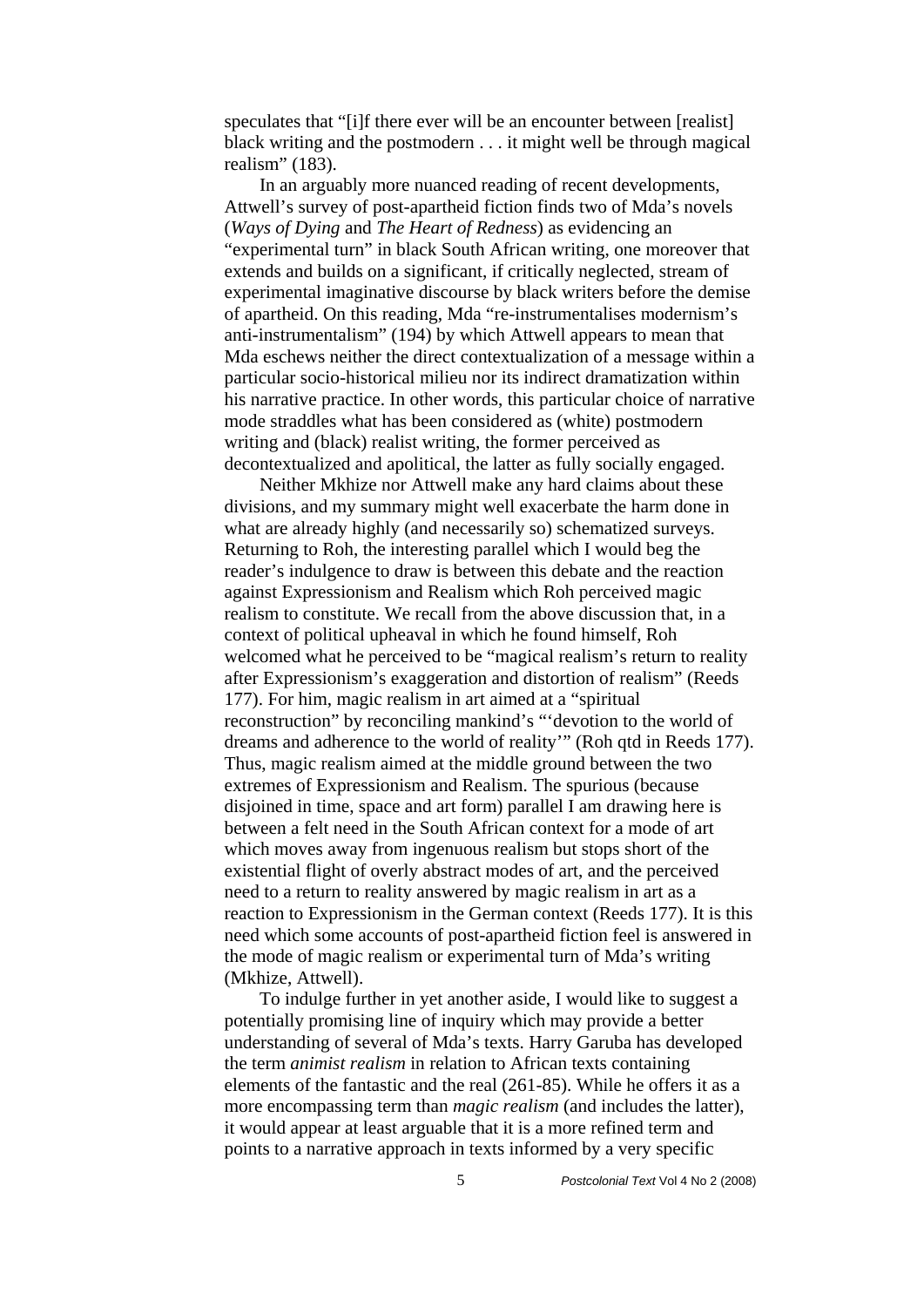African linguistic practice and world view. However, given the limitations of space and narrow focus of the present inquiry, though noteworthy, this possibility will not be further explored below.

#### II

Warnes declares that "Few other literary critical categories can claim the dubious honour of having been awarded so many inches of print in the commercial press" (2). If this is a criticism, it is echoed in Ogundele's claim that magic realism has received more critical attention than any other genre in Africa (125). He sites the seeming paucity of primary imaginative activity focusing on pre-colonial historical periods as well as the absence of any coherent critical practice on the African historical novel as one consequence of the preoccupation (126). This would appear to be true of many other genres in Africa too, such as popular fiction (science fiction, crime fiction, romance).

Moudileno gives an absorbing account of the critical acclaim which Congolese novelist Sony Labou Tansi's novel *La vie et demie*  [Life and a Half] received when it was published in 1979 and hailed as an African answer to Gabriel García Márquez's *One Hundred Years of Solitude*. The critical treatment of Tansi's novel as written in the mode of magic realism established the author's international reputation, though Moudileno believes that the label is ultimately inaccurate, seeing the novel rather as science fiction. There are a number of limitations, she feels, to the classification and concludes *inter alia* that:

when contrasted with the quasi-total absence of commentaries on the presence of science fiction in the text, the insistence on magical realism reveals instead a sustained fascination with Africa inasmuch as it incarnates everything that is morbid, pathologically ill, and mysterious. (39)

She describes what would appear to be a story of expedience on the part of members of the literary-critical establishment, hopping onto the proverbial bandwagon in order to launch the writer (and themselves in tow) onto the world stage. What seems to be reprehensible here is not the term, which Moudileno convincingly argues to have been applied inaccurately, but the exposure of a coterie of ambitious literary scholars. I will return to this issue when I discuss in conclusion the general treatment by the literary-critical establishment of Mda's novels. Suffice to note at this junction the considerable amount of hype which appears to have surrounded the term.

### III

According to one reviewer of *The Madonna of Excelsior*, Mda (uncharacteristically) "has muted his trademark magical realism in this narrative" (390). On the surface of things, and applying Warnes' definition given above, Mda's work can certainly be labelled "magic realist" in mode. After all, many of his novels combine realism with the fantastic in a manner which does not allow either element a greater claim to truth. This certainly applies to: *Ways of Dying* (1995), *She*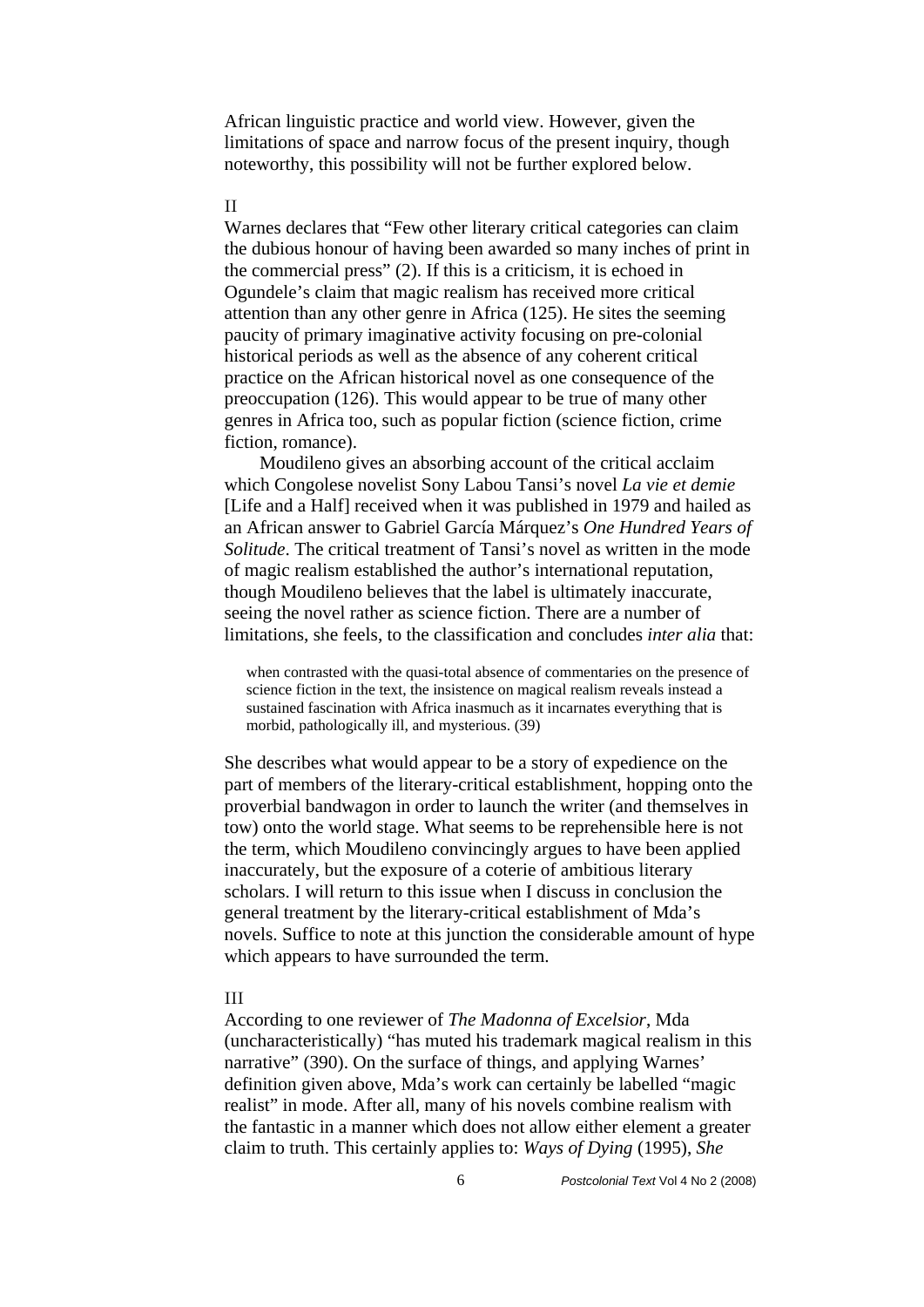*Plays with the Darkness* (1995), and *The Heart of Redness* (2000). However, *Melville 67* (1997), *The Madonna of Excelsior* (2002) and *Cion* (2007) are not written in this mode. *The Whale Caller* (2004) employs the mode, though not as a key narrative strategy. Perhaps though, in light of Ogundele and Moudilena's comments, we should pause to consider the application of the term magic realism in criticism of Mda's novels.

By all appearances, it is not the most oft-cited term and certainly not the only one applied by the literary-critical establishment to Mda's works. Other terms used include *dialogism* (Bakhtin), Brechtian epic and absurdist or surrealist art (Steadman et al). This article, however, confines itself to an examination of the employment of the term *magic realism* only. In a reading of *Ways of Dying* which offers *inter alia* a discussion of magic realism in the novel, Mervis avers that:

By incorporating the techniques associated with magic realism in his fiction, Mda ensures that everyday tasks and events are defamiliarized, while the supernatural or mythic world is familiarized in a process which makes the lives of the marginalized believable. *Ways of Dying* offers a dynamic combination of allegory, a conventional (at times rather crude) realism and magic realism, which allows the mythical consciousness, by means of individual myths . . . to understand and interpret the world. (51)

She goes on to offer the following definition of magic realism: "In magic realism myth and history are combined, linear time is made malleable and frequently interrupted by flashbacks and anticipated, future events . . ." (52). Unfortunately, this definition, though seemingly extensive, is overly broad and could be used to describe other narrative modes which contain these features, yet do not propose equivalency in truth status of the real and fantastic elements which, as Warnes argues, is the primary characteristic feature of magic realism. Mervis cites a few instances in the novel to show the employment of the mode thus defined. The fifteen-month-long pregnancies, an immaculate conception, and the rebirth of Noria's first son in her second son, Vutha, all enter the text as part of everyday lived reality, thus (apparently) mythologizing the marginalised. According to her, by employing the mode of magic realism "individual stories become part of communal myths," and enable the writer to ". . . confront harsh socio-political realities" through fiction (52). Unfortunately her discussion of magic realism is rather short. The proposal that defamiliarisation—which results from employment of magic realism is one means of making individual and marginalised lives significant and compelling, is convincingly argued. However, it does not seem sufficient to suggest that magic realism mythologizes individual stories—surely this is not an essential feature of the mode? Mythmaking is not the exclusive property of magic realism. Moreover, Mervis does not offer any support for her statement that Mda's employment of the mode is "conventional" and "at times rather crude." What is "conventional" magic realism, and how do we identify "crude" applications of it? No explanation or examples are given. This particular use of the term does not facilitate understanding and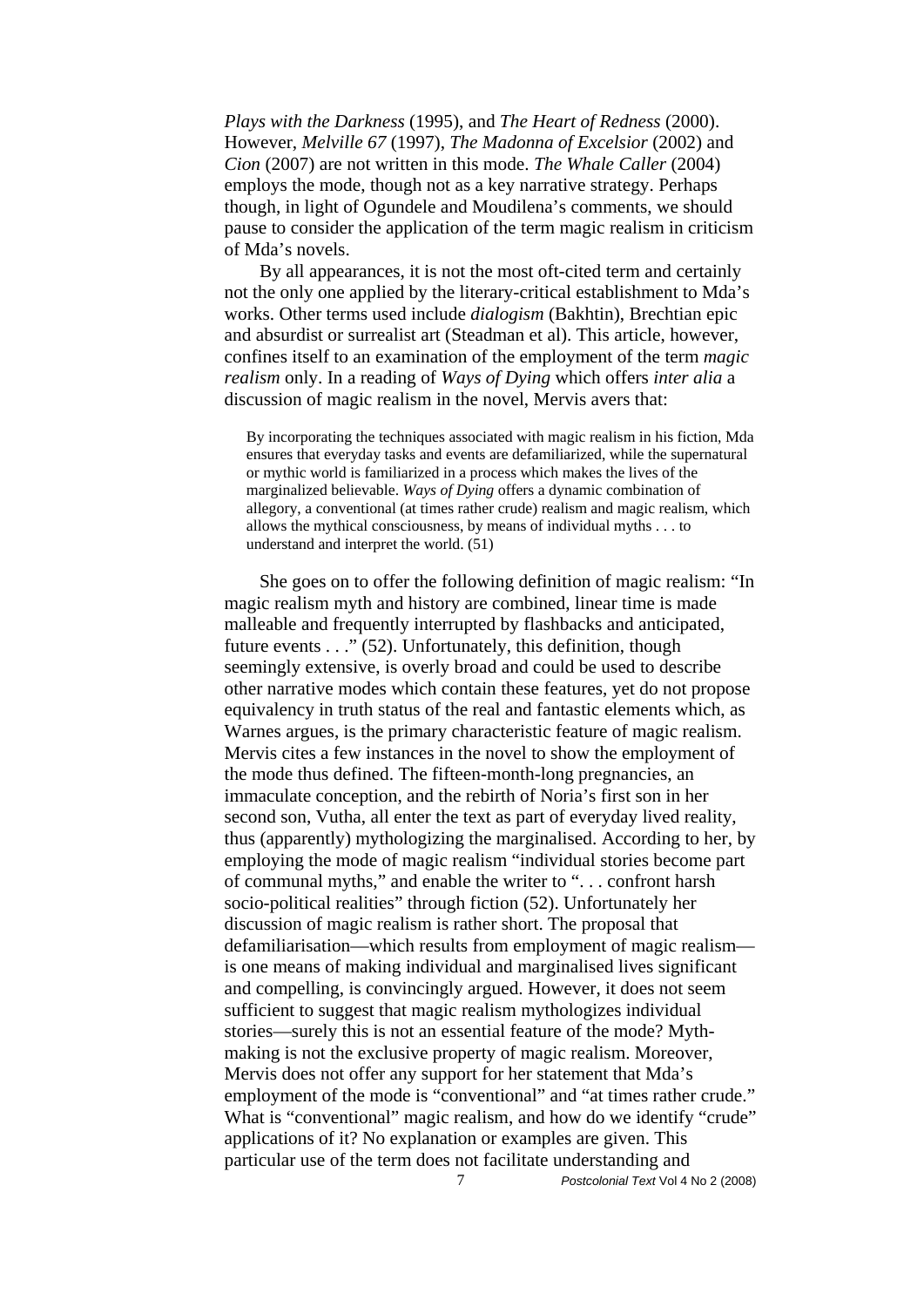provides no insights, though the term itself cannot be blamed for this. What we would need, I would suggest, is to define our literary terms clearly and apply them more specifically. This way, any explanatory value they might have may become apparent.

Kauer examines female identity construction in *Ways of Dying* and does not discuss the mode of magical realism *per se.* It is noteworthy, however, that she uses the term in passing to describe two elements in the novel: Noria's muse-like influence on Toloki's father as well as the healing power of her laughter, and the immaculate conception—these are "elements of magic realism," according to this reading (109). Again, as in Mervis, the mere presence of fantastic events invite application by the critic of the label "magic realism" without further reflection or discussion, and I would suggest that in such instances nothing is gained by using the term.

Likewise, without clarifying what exactly is meant by the term or discussing magic realism in any depth, Mkhize makes the suggestion that this mode of writing, a form of postmodernism, might be "a path which some black writers in this country [South Africa] might take instead of the modernist options" (183). He further suggests that, in *Ways of Dying*, Mda is "tapping into the oral tradition in order to produce a magical realist text" (ibid.), which is an interesting proposition unfortunately not elaborated upon. Jacobs goes somewhat further, in a discussion of *The Heart of Redness* (though he does not here discuss the novel as a magic realist text) suggesting that:

The genealogical tree of the Xhosa 'descendents of the headless ancestor' that Mda provides at the beginning of the novel, invites one to consider it as a South African offshoot of Gabriel García Márquez's magic realist novel, *One Hundred Years of Solitude*, with its similarly twinned and recurrent family names and characteristics. (*Heart* 228)

Jacobs does not take up his own invitation and does not provide us with a consideration of the text as an "offshoot" of the Latin American magic realist novelist tradition. Nevertheless, in his concluding remarks he does state that the novel ". . . succeeds in developing the realism of its late-twentieth-century fictional discourse into a uniquely South African—or more correctly Xhosa—kind of magical realism with oral undertones" (*Heart* 235). This is an exceedingly interesting suggestion, especially in light of the connection of Latin American magic realism and oral traditions in that region, but is not elaborated upon.

#### IV

The author himself has made a statement in relation to his employment of the mode of magic realism in his novels. While authorial disavowals are not sufficient in themselves to refuse the label, they are still noteworthy and worth considering when assessing the applicability of the term to an author's works. Mda states that:

Some critics have called my work magic realism. They say it was influenced by Latin-Americans. But I must tell you that the Latin-Americans have nothing to do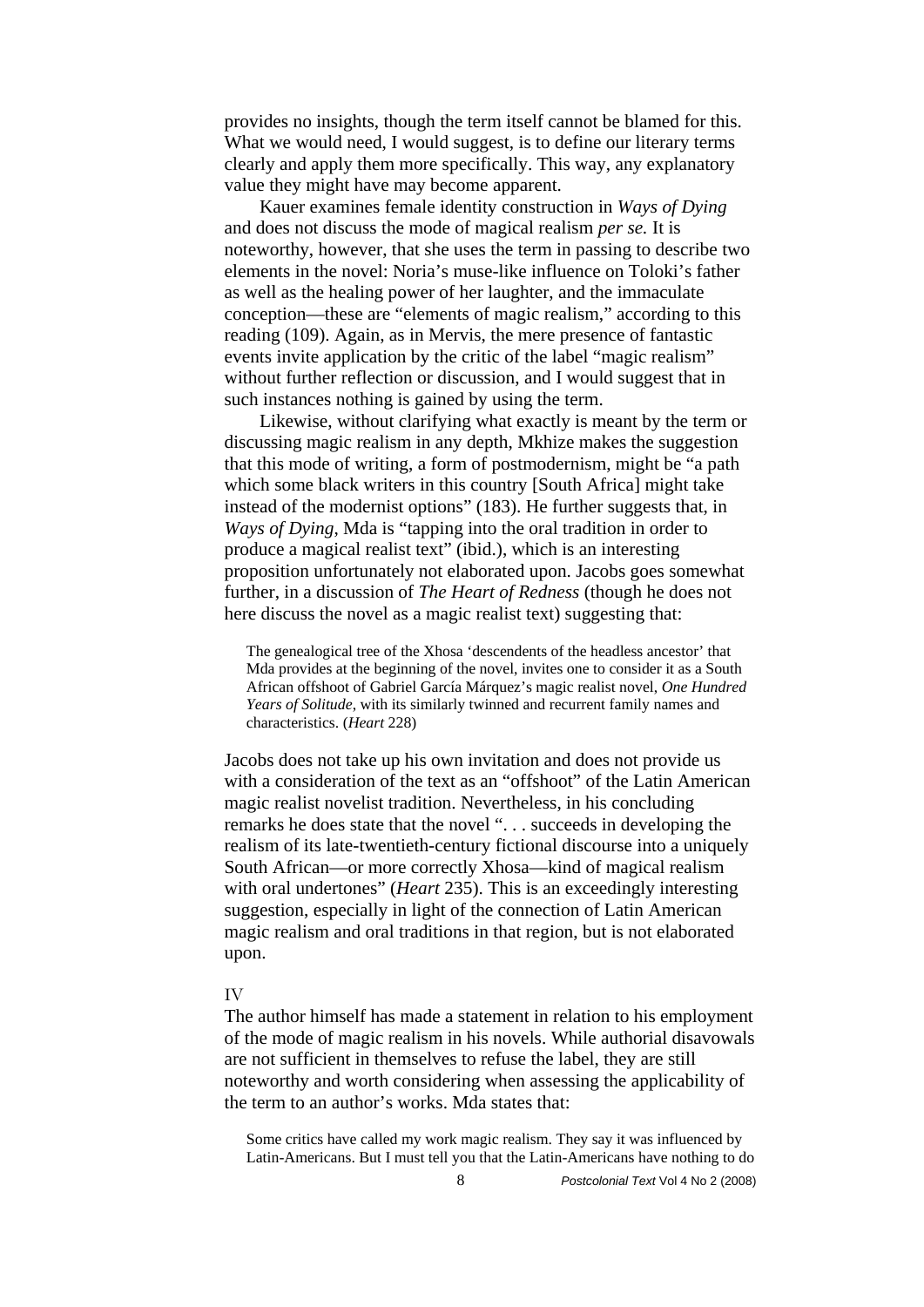with my work. First of all they did not invent the mode of magic realism. They merely popularized it. Secondly, I had been writing in this mode long before I heard of the Latin-Americans . . . In magic realism the supernatural is not presented as problematic, or as contradicting our laws of reason . . . It happens and is accepted by other characters and by the reader as an event. I wrote in this manner from an early age because I am a product of a magical culture. In my culture the magical is not disconcerting . . . The unreal happens as part of reality ... A lot of my work is set in the rural areas, because they retain that magic, whereas the urban areas have lost it to Westernization. (Mda, *Acceptance* 281)

This proclamation begs an assessment of other possible labels that could be used to help describe and understand his work. Such an assessment is partially complicated by the fact that, to a certain degree, Mda's work appears to be unclassifiable, that is, by any one term. The hybrid nature of his style has been a characteristic of his writing since his 1978 play *We Shall Sing for the Fatherland.* Liu describes the play as "combining the theatrical techniques from the tradition of Shakespeare, Shaw, Ibsen and Brecht with those of the Theatre of the Absurd" (134). The last scene of the play is described as "a combination of realism and fantasy . . . the two veterans . . . have become ghosts . . . visible only to the audience," and attributed by Liu to Shakespearian theatrical technique (130-31), though it could equally be described as magic realism loosely applied. Mda's apparent propensity to mix different modes is also remarked on by Holloway who discusses the "hybridity" of Mda's style (34) in his plays. Interesting also is the criticism by Galgut who indicts Mda for his apparent failure to "commit . . . to a genre or a subject" (79). In addition, *Ways of Dying* has been characterized as successfully mixing a variety of genres (Samin).

Mda's claim that he is a "product of a magical culture," implying an influence on his work by orature, invites scrutiny. Indeed, several commentators have pointed out the influence of orature on his writing. Among others, oral story-telling features are found in the collective communal address of the narrator of *Ways of Dying*, deftly and ironically alerting the modern reader to his/her assumptions about stories:

We would not be needing to justify the communal voice that tells this story if you had not wondered how we became so omniscient in the affairs of Toloki and Noria. (Mda, *Ways* 7)

The mechanism of the direct address is a feature of oral story-telling. Of course, the omniscient narrator is the hallmark, too, of realism, and indeed much of the text is written in the realist mode. Nevertheless, the oral tradition is drawn on where the "physical co-exists with the spiritual, reality with dreams, rationality with fantasy" (Samin 196). The narrative voice insists on its own veracity, moving unproblematically between what we perceive to be two modes while the oral tradition would not recognize this split. It thus has the same effect as magic realism in so far as the non-recognition of a split is tantamount to the equivalency of truth status accorded to realist and fantastic elements in magic realism. Underscoring this point, and

9 *Postcolonial Text* Vol 4 No 2 (2008)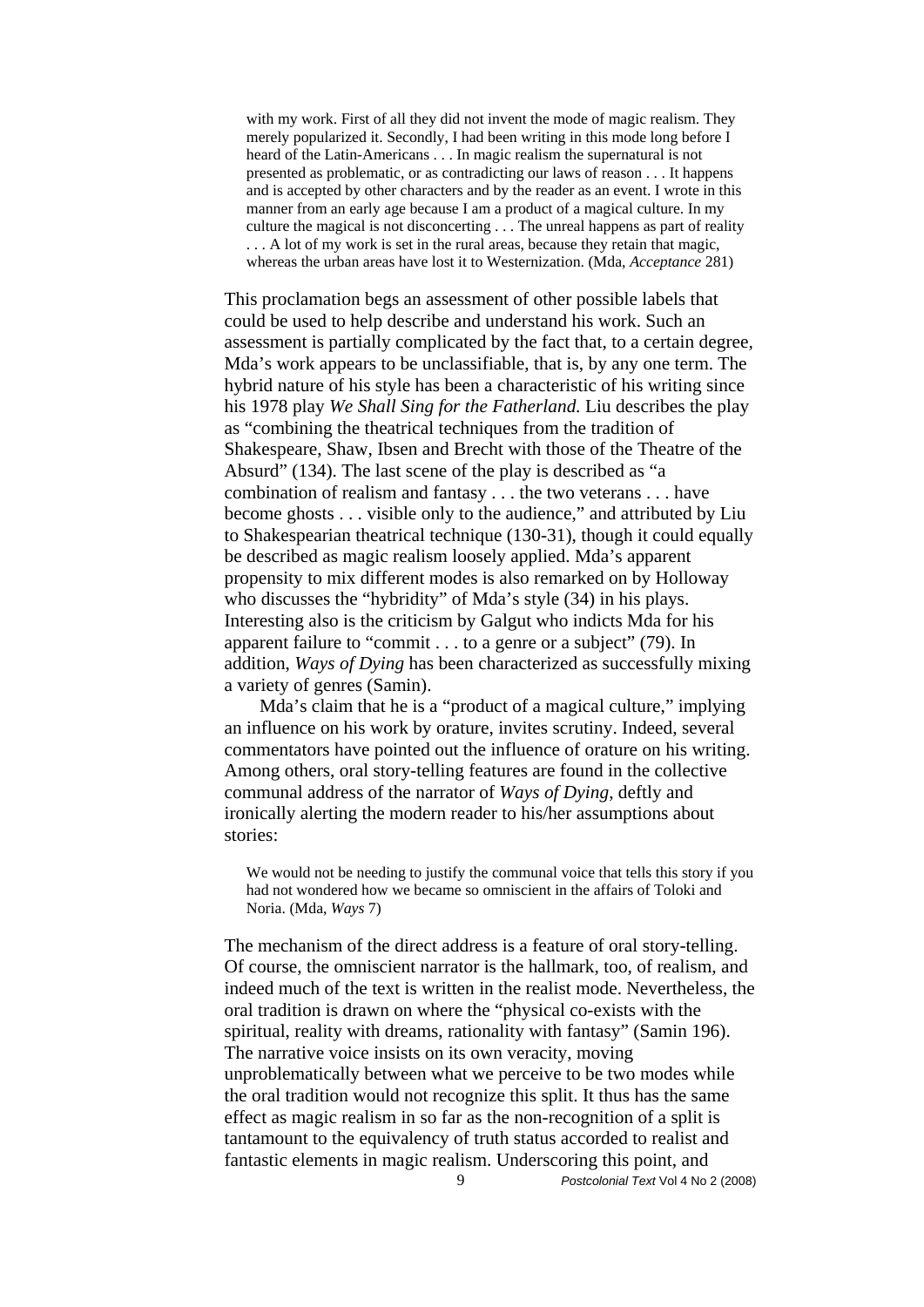referring to Mda's propensity in *The Heart of Redness* to dissolve the line between the supernatural and human planes, Woodward avers that "Mda undermines, quite profoundly, with recourse to traditional beliefs, dualistic (sometimes Western) thinking about differences between the human and the nonhuman, as well as between the living and the dead, or the spirit world" (*Postcolonial* 183).

Both Samin and Woodward identify the placement on the same level of the real and the fantastic in the text, that is, neither element nor sets of elements are privileged as having a stronger truth claim than the other. This fulfils the definition of magic realism given by Warnes above, and tallies well with Mda's own view of what constitutes magic realism even as he refuses the label. The fact that Mda was unaware of the Latin American mode does not preclude his application of it. Moreover, Latin American magic realism is indebted to its orature (Warnes). Nevertheless, several commentators have identified traces within the texts of the influence of orature which go beyond the mere placement on the same level of the real and fantastic.

For example, Bell points out that the "cyclical and episodic nature of the storytelling revolving around a series of core elements that are repeated for both [*Ways of Dying* and *The Heart of Redness*] further underlines the oral nature of the text" (69). Moreover, although any *written* text is by definition not oral, in a reading of *She Plays with the Darkness*, Jacobs points out that the *performative* aspects of Mda's writing render it akin to orature:

it needs to be stated that Mda's text not only graphically *represents* [the] series of formal and informal occasions by means of which a culture enacts both its perpetuation of ancient traditions and its engagement with contemporary reality, but the text is also *performative* in so far as the overall narrative rhythm derives from a complex pattern of repetition and variation by means of which the author consciously manipulates the images of the past in relation to an unfolding history of the present. *She Plays with the Darkness* draws on the performative traditions of its African subjects. ("*She Plays*" 72)

Hence, the employment of the techniques of *orature* (and other strategies) go further than the placing on the same level of the real and fantastic which is characteristic of the magic realist mode. What I would like to suggest is that the term magic realism be used to describe a certain aspect of the text without occluding from discussion the clear existence of other aspects. In this way, the "tyrannical" potential of this term (and possibly others too) can be avoided.

Many of the readings of Mda's novels depict his work as falling into a *transitional* or *transformatory* category, a kind of interregnum or passage between one state (turbulent) to another (tranquil) (see *inter alia* Mervis, Van Wyk, Bell, Durrant, Steinmeyer, Jacobs "*She Plays*", Mazibuko, Courau, Bernard). Brenda Cooper views the genre of magic realism in African literature as "thriving on transition, on the process of change, borders and ambiguity. Such zones occur where burgeoning capitalist development mingles with older pre-capitalist modes in postcolonial societies, and where there is the syncretizing of cultures" (15). If we wish to follow Cooper's suggestion, we could conclude,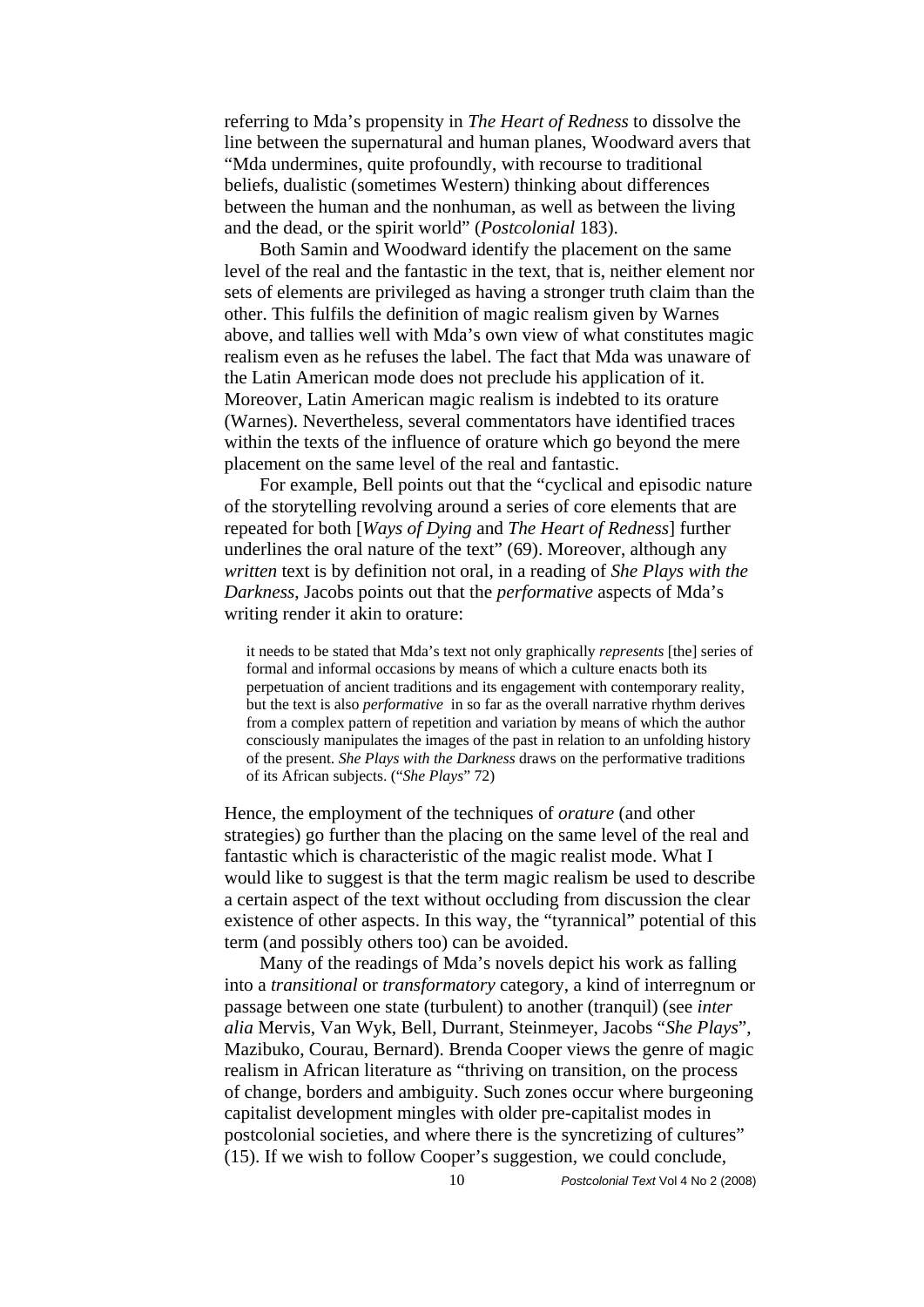affirmatively, that magic realism is an apt mode of writing in Africa where the writer, and her audience, are located between two poles, the turbulent past and the (hoped for) tranquil future, that is, in *transition.* Although I find this to some degree compelling, and particularly apt in the case of Mda's "novel of transition," *Ways of Dying*, I would hasten to add that we cannot stop at either this term or get bogged down in a critical rut where we regard all African fiction as inhabiting some kind of permanent or even semi-permanent limbo. In order to escape the tyranny of magic realism thus understood, we have to refuse any suggestion that there is something specifically "African" about the mode, or that such a narrative strategy is either inevitable in such a socio-political context or that it is the most appropriate mode for African writers to employ.

# V

Bernard insightfully points out that "so many different generic definitions, or none at all, seem to fit *Ways of Dying*" (282, fn 4). Arguably this applies to all of Mda's novels, as well as his plays. To reiterate, the term magic realism appears to be useful when *narrowly*  applied and I would argue that it should be used whenever it has (some) explanatory power—designating a narrative strategy for which no suitable alternative term exists. In so far as it satisfies the criteria in the definition as outlined by Warnes, Mda's novels can be equated in a very general sense with those of Morrison, Okri, Rushdie, and Grass. However, stated in this way, and recalling the above discussion of oral influence, we should immediately baulk at the reductiveness which such categorical flattening of the literary terrain *potentially* entails.

There is much in *The Heart of Redness* which is radically different from *Midnight's Children*: Mda and Rushdie might employ realism and elements of the fantastic in a way which privileges neither, as I believe they do, and fall within the same broad genre of magic realism. However, as already suggested and discussed above, there is more to be said about the novels than merely the fact of employment of this particular narrative strategy. The question I would like to address in this section, however, is whether there might be any significance in the choice of mode *per se*. It seems reasonable to assume that the mode as such may lend itself better to the treatment of some types of subject matter rather than others. Mda does not resort to magic realism in *The Madonna of Excelsior*, while he does this in the case of at least three of his other novels. Could there be some significance in the choice of mode itself? While insisting that there is nothing inevitable about it, I would argue that the choice is nevertheless significant. In a review of García Márquez's *Chronicle of a Death Foretold*, Rushdie avers that:

magical realism, at least as practiced by Márquez, is a development out of Surrealism that expresses a genuinely 'Third World' consciousness. It deals with what Naipaul has called 'half-made' societies, in which the impossibly old struggles against the appallingly new. (301)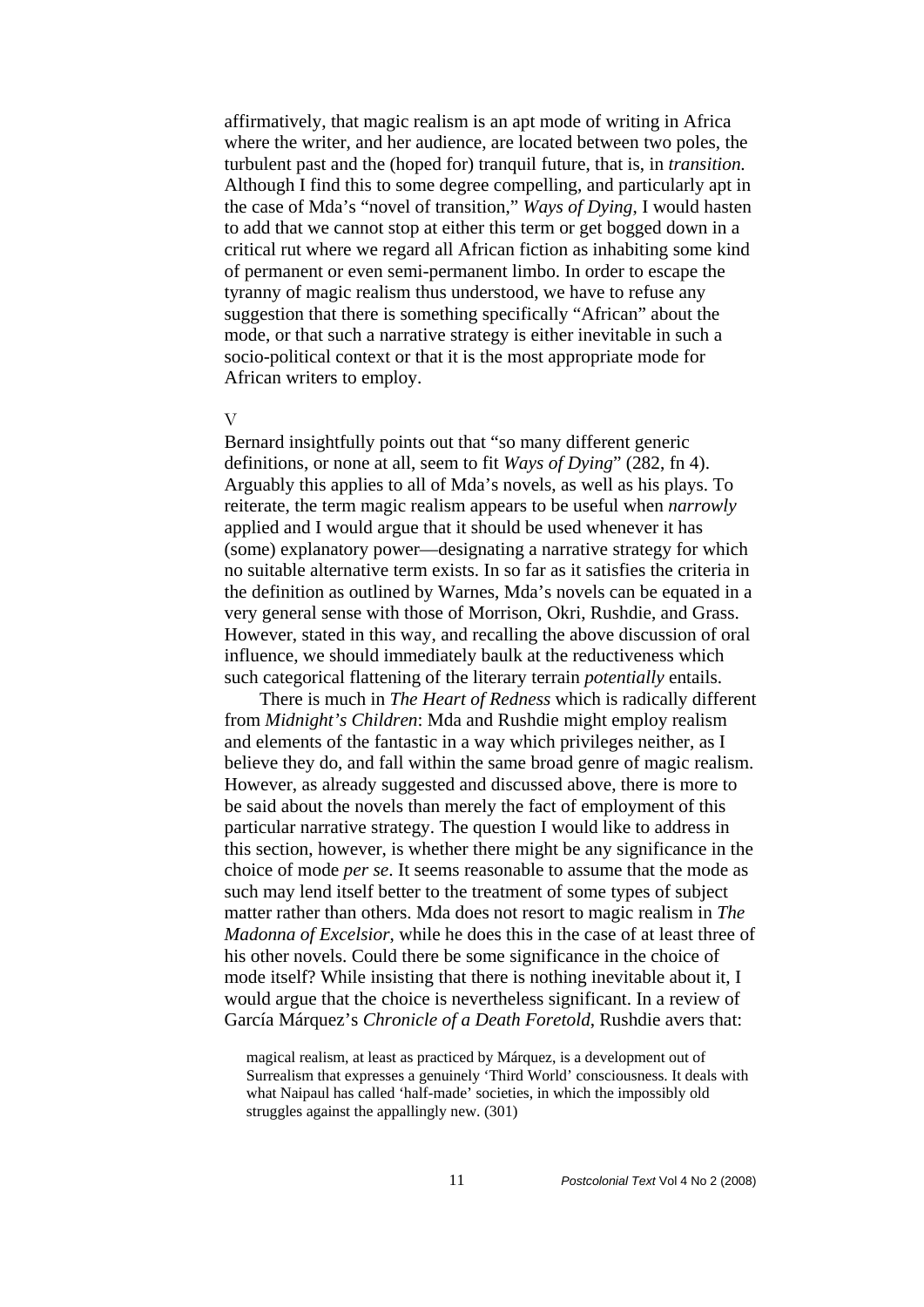Setting aside the question of what a "genuinely 'Third World' consciousness" might be, it would seem to me, in relation to the novels in which Mda employs the mode (plus other strategies), that it is particularly *useful* when thematising the impossible co-existence in the same spatio-temporal zone of incompatible ontologies. This struggle is more than merely the old versus the new, it occurs where a particularly wide gap or incompatibility between ways of *being*, what Rushdie refers to here as the "impossibly old" struggling against the "appallingly new." This is quite apparent in a novel such as *The Heart of Redness* where intractable opposites are jammed together and it is magic realism which constitutes the narrative glue which enables their seamless coexistence in a single narrative. Here a certain levelling of the competing ontologies is achieved in the exploration of a "third way" towards a reconciliation of incompatible ways of being.

By way of contrast, in a discussion of postmodern approaches to history, Bell analyses the treatment of the "old" and the "new" in the work of four South African novelists (Breytenbach, Coetzee, Wicomb and Mda) without invoking the term magic realism. He employs André Brink's postmodernist perception of history to explore the use of history in the texts:

Brink suggests that the necessity for an "awareness of yesterday's silences" provides a possible role for South African literature enabling it to insert itself into the continuum of history-as-fact and history-as-fiction in order to create new perceptions on the past. (63)

Through "interrogating [historical] silences . . . a new understanding of South Africa is possible" (63), Bell avers. He examines *The Heart of Redness*, and argues that the text successfully re-narrativises historical events. The factual and little known history of the 1856-7 cattlekilling tragedy, which devastated and divided the amaXhosa, is written into contemporary literary history, and is thereby both re-appropriated for the modern community, and valorised as a memory to be honoured:

Unlike the communal tragedy of the historical narrative, the contemporary story sees the successful implementation of co-operative development projects in which Nongqawuse and her legend are appropriated from the discourses of shame or heroic legend into the strictly commercial and successful exploitation of her attraction to visitors. (69)

Bell concludes that "re-negotiating the past is a serious concern of contemporary literature in South Africa" (71). The "postmodern" character of this "storyfying" of the past lies in the concern to examine or explore how it impinges upon the present, the here and now, how new perceptions of the past can inform perceptions of the present. Clearly, though, of the four authors under review, only Mda employs elements of magic realism in this "storyfying" of the past. Is there a connection between the *kind* of past treated in the novels and the narrative mode selected?

Breytenbach's *Dog's Heart¸* Coetzee's *Boyhood* and *Youth*, and Wicomb's *David's Story* are set in the past of apartheid. Only *The*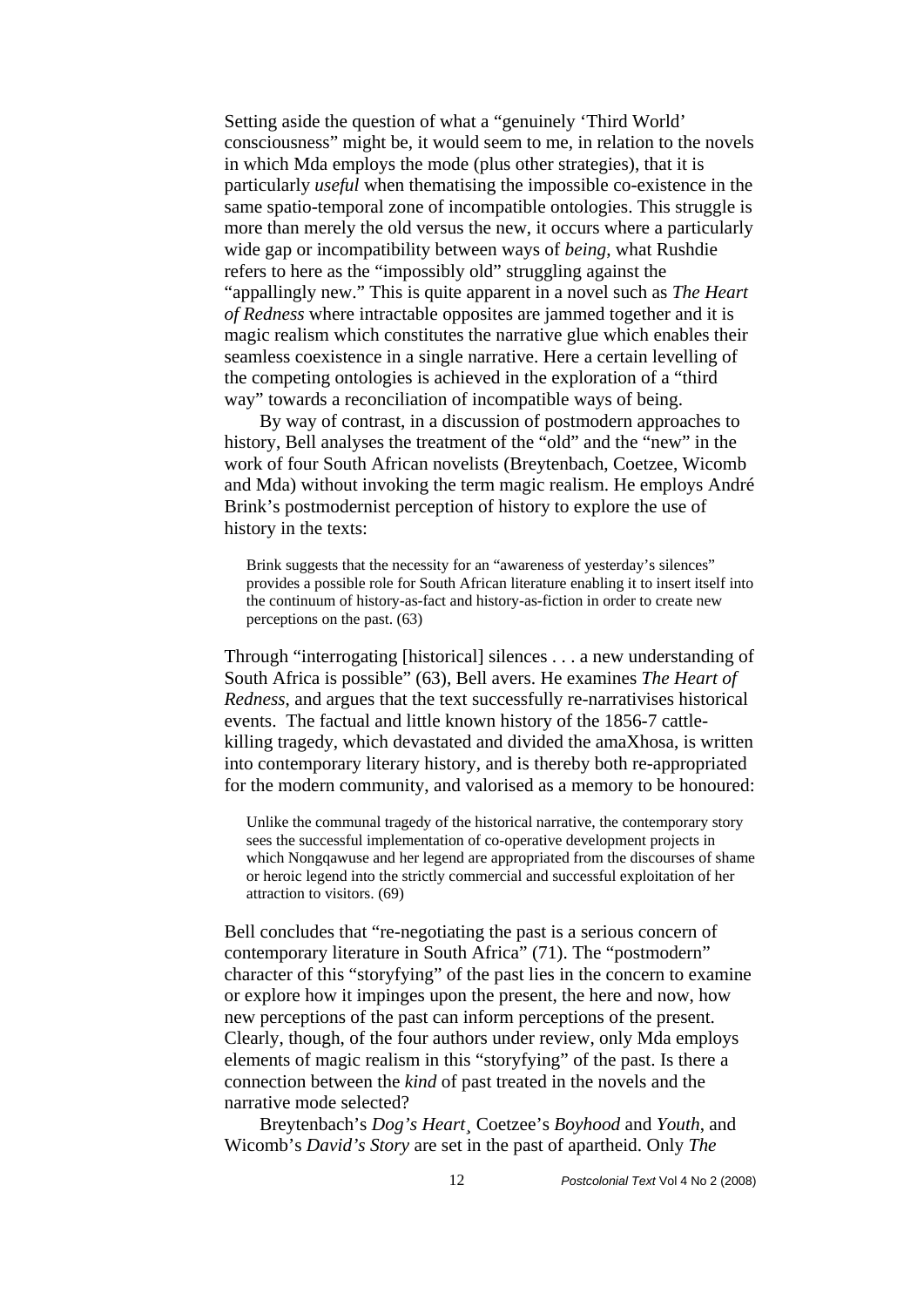*Heart of Redness* is set in the pre-capitalist period of initial encounters between colonial powers and the amaXhosa. Interestingly, in *The Madonna of Excelsior*, Mda does not resort to this narrative mode. In this novel, like the other novels discussed by Bell, however, the narrative past is apartheid South Africa, a relatively modern context. Arguably, the dichotomies dealt with in all these cases do not have an *ontological* dimension. This would seem to tally with Koyana's view of *The Heart of Redness* in a discussion of the selected location of the novel, Qolorha:

Mda uses the differences in philosophies ... as a signifier of ... difference ... The concomitant of difference, Qholorha [sic] as place, is [a] continual reminder of both the separation and the hybrid interpenetration of the colonizer and the colonized. For Mda, it is primarily as the site which embodies a crucial meeting point between Western and African modes of thought, belief systems, economies, politics, and general mores that Qholorha is significant. (51-52)

Throughout the novel, the opposing camps of Believers and Unbelievers are juxtaposed both temporally and spatially, in the past and the present, and in the past which continues to inform the present and its myriad rivalries and incompatibilities. This is a radically different context from the setting in a small (modern) provincial town where *The Madonna of Excelsior* has its spatio-temporal location.

I would go further and suggest that we might rephrase Rushdie's formulation of the aptness of magic realism when the subject matter treats of the impossibly old struggling with the appallingly new into something like *the struggle to re-shape an impossible and appalling present burdened by the continued effects of a violent past exacerbated by the presence of contradictory ontologies.* This is admittedly somewhat long-winded, but the lengthy qualification appears to me to be of importance: it is necessary to avoid any privileging of the "new" over the "old" and to stress that the source of the crisis, while it may be influenced in complex ways by the existence of competing ontologies, has its roots in material reality.

In the case of Toni Morrison's *Beloved*, the narrative strategy of magic realism appears particularly apt, in the hands of this author, in unveiling truths about a slave heritage for the present generation still grappling with its effects. In Mda's *Ways of Dying* we are not dealing so much with an ontological rift (although this is also an important aspect), as we do in *The Heart of Redness*, but rather with the struggle to come to terms with a present thoroughly contaminated by an impossible past, impossible because of the incomprehensible inhumanity which informs the transition period from apartheid to postapartheid (the early 1990s).

For the same reasons, this narrative strategy appears apt in *She Plays with the Darkness.* The relatively few fantastic elements of *The Whale Caller* and the absence of such elements in *The Madonna of Excelsior* and *Melville 67* are partially explicable in the foregoing terms: relatively speaking, the subject matter of these novels do not evince the same degree of extreme and inexplicable inhumanity or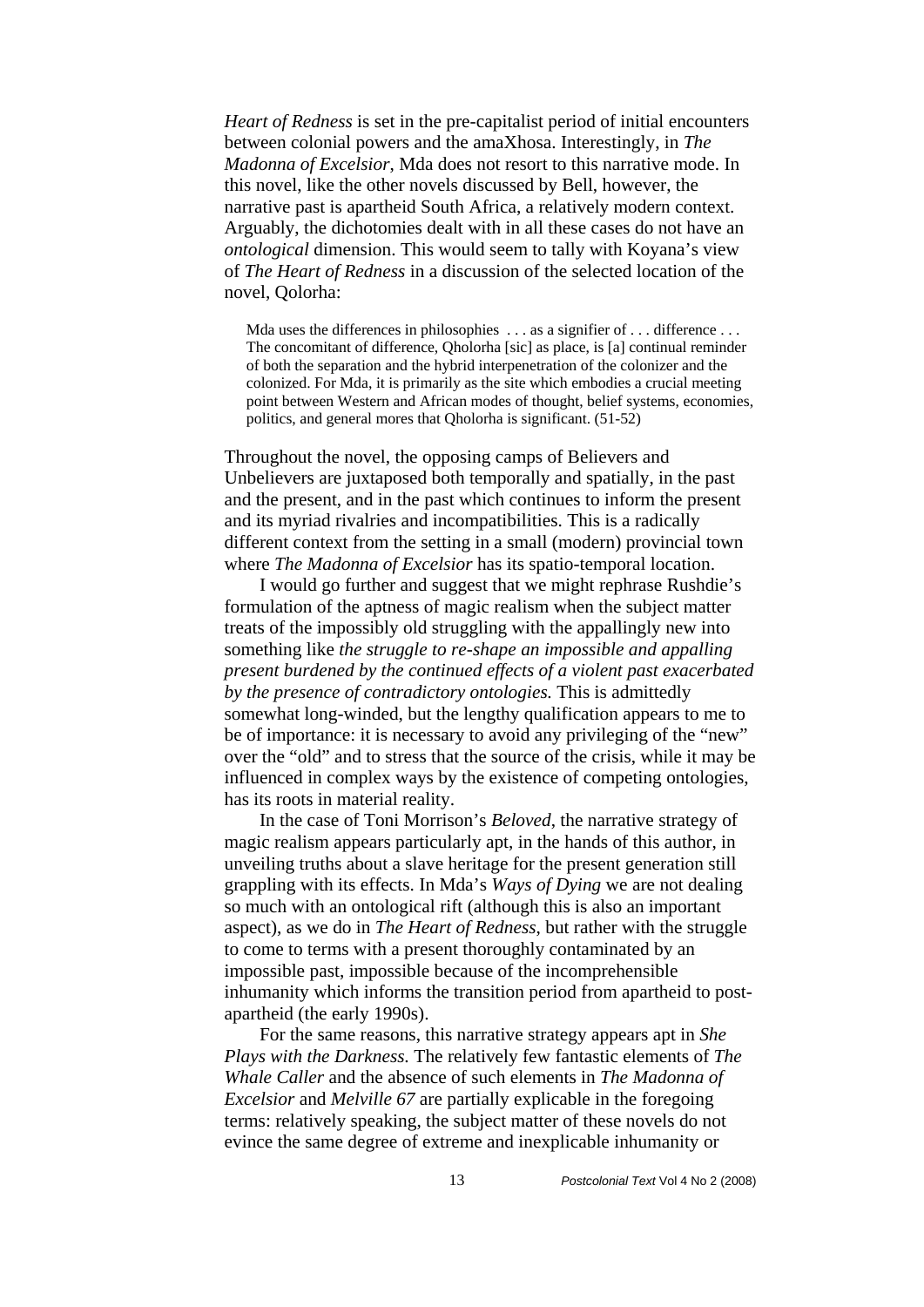ontological rift. *The Whale Caller* is primarily a love story set in contemporary South Africa. *The Madonna of Excelsior*, though the subject matter certainly deals with inhumane acts such as rape as well as racial exploitation, the choice of narrative mode is nevertheless explicable in these terms. The satirical mode in which it is written appears to be more apt than magic realism which might (I speculate) have detracted from the seriousness of the crimes committed and their consequences. In representations of violent acts, or in particular, the representation of specified perpetrators, I feel that the magic realist mode might tend to relativise the ethical issues involved. The magic realist mode may—

if I am correct in the foregoing assertion—be more appropriate where ethical considerations no longer appear to make sense, as is the case where violence is rampant and clear perpetrators and victims are indefinable or where victims become perpetrators and near anomie results, as in *Ways of Dying*.

The mere inclusion of elements of the fantastic does not constitute employment of the mode of magic realism. We recall Warnes' suggestion that "The key defining quality of magical realism is that it represents both fantastic and real without allowing either greater claim to truth" (3). The importance of this part of the definition becomes evident when comparing *Ways of Dying* (1995) and its ostensible sequel *Cion* (2007)*.* Both narratives have as their chief protagonist the professional mourner, Toloki, and in the later novel we see Toloki referring back to his earlier exploits depicted in *Ways of Dying.* The crucial difference between the two books is that, in terms of Warns' definition, *Ways of Dying* is written in the magic realist mode, while *Cion* is quite definitely not.

In the earlier novel, the fantastic and the real coincide equally and have the same claim to truth. As discussed above, fantastic elements such as immaculate conception and fifteen-month pregnancies, among others, are presented as if they are as true as any other statement about the characters in the novel. In *Cion*, the fantastic elements are quite explicitly presented as deriving from the fertile imaginations of key (debased) characters; real or factual reality (of the novel) is clearly accorded a greater status or claim to truth. The magic realist elements in *Ways of Dying* have already been discussed above. Therefore, in the following brief comparison, I will be focusing primarily on the treatment of fantastic elements in *Cion.* 

The most striking differences between the two novels, though by no means the key definitive aspects, are the spatio-temporal coordinates. *Ways of Dying* is most probably (or for the most part) set in Durban, South Africa, during the transition period between the release of Nelson Mandela in 1990 and the first democratic elections in 1994. However, this is by no means certain as no place names are given and there are no clear physical markers, which would definitively situate the novel geographically. Likewise, the exact time period in which narrative events unfold is unclear. *Cion* is quite emphatically placed both temporally and spatially. The opening scene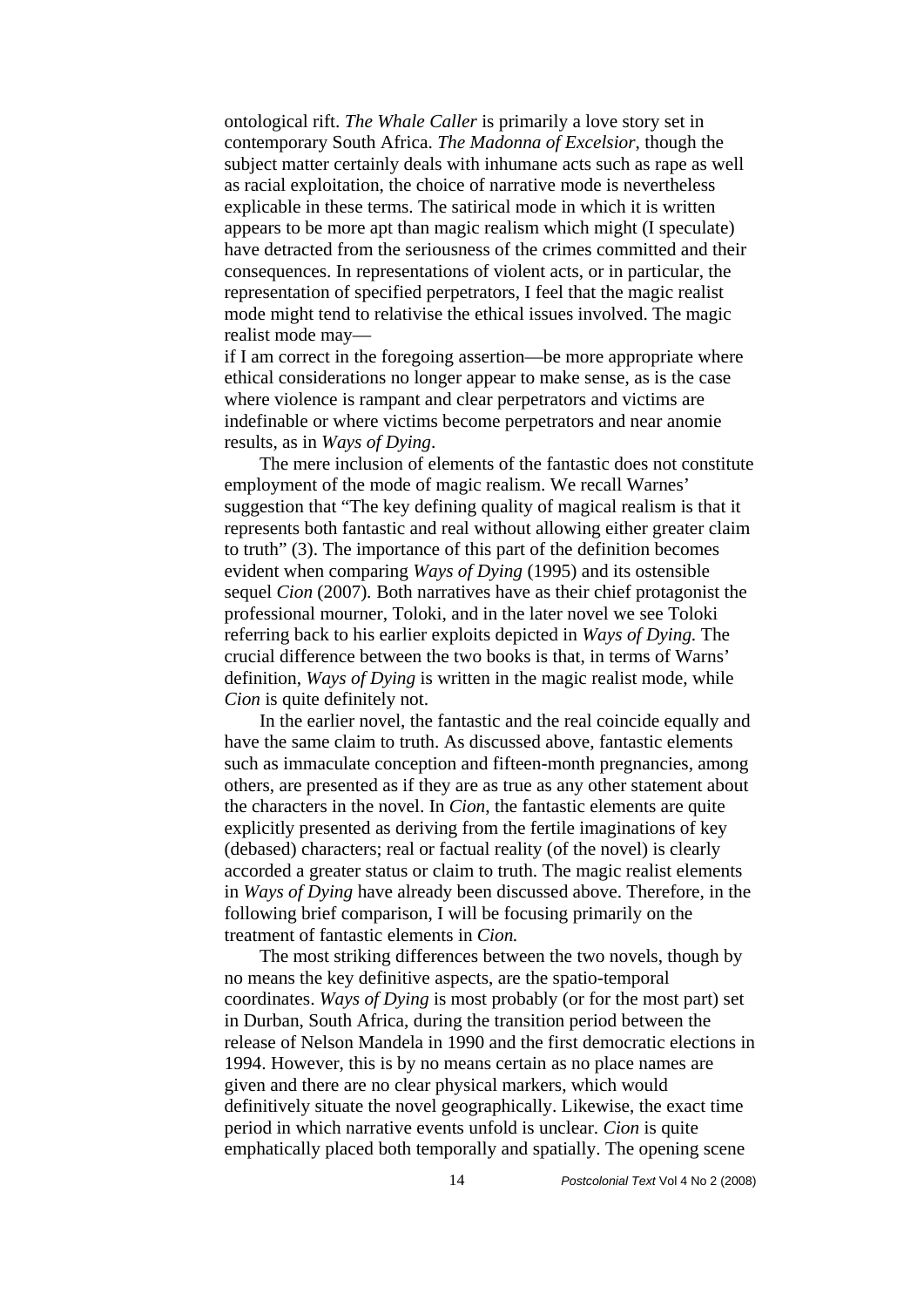of the novel, a Halloween parade in Athens, Ohio, takes place on a specified date: ". . . it is October 30, 2004, only three days before the presidential election" (10). The final scene is precisely one year later and takes place during the same parade (285-86). Most of the novel's present is set in the rural town of Kilvert not far from Athens. Nevertheless, the key difference lies in the truth status granted by the text to the real and the fantastic.

As already discussed, *Ways of Dying* shifts from the real to the fantastic and back again, without authorial markers according either element greater purchase. In *Cion*, the fantastic is certainly present, but its status is *technically* diminished (that is, not diminished in value but only in terms of relative position—both narratives are excellent novels in their own right, they merely employ the fantastic differently). In *Cion*, the stories about the slave past of the Quigley family (with whom Toloki takes up temporary residence) are presented as "told by ghost trees" (85). We later learn that it is the so-called "medium man"—Mr. Quigley—who tells the fantastic stories we learn about in the first chapters of the book. Towards the end of the novel, the entire genesis of the yarn-spinning of Mahlon Quigley is laid bare:

Mahlon sat on the children's bed and read them stories about little mermaids, mermaids that were headless, princesses and peas, Ali Baba and the Forty Thieves and many others . . . When he could not get more books he read the same stories over and over again . . . Until they were bored with them. *Then he took to creating his own tall tales*. These were not confined to bedtime. He told them after dinner at the kitchen table . . . Later he went to the forest to get more stories from the ghost trees. And from all sorts of other trees. Those that could bear witness to how things used to be. Those that sprouted from the seed that fell from those that saw and remembered. *That is how stories became memories*. That is how he became the medium man. (246, emphasis added)

If we have any doubt about the significance of the textual markers which appear to distance the real from the fabricated ("tall tales" and "stories become memories" in the above quotation), the fact that Mahlon is revealed as the medium man (and therefore the indirect source/author of the "memories" we have read about in the first third removes that doubt and confirms the distance between the real and the fabricated: the "memories" are indisputably fabrications. Apart from many idiosyncrasies attributed to Mahlon, he is not presented as a particularly likeable character and even if acquitted of Toloki's suspicions of committing incest, he is not presented as particularly reliable or trustworthy. For example, he takes to searching vigorously, at his daughter's request, for ghost orchids in the surrounding forest. Mahlon's reaction when he learns that it was a practical joke played on him by his daughter confounds Toloki:

She expected Mahlon to take the whole thing as the big joke it was meant to be and was astonished when he exploded and accused her of betrayal. Not only had she betrayed him she had also pissed on the sanctity of the memories ... I must admit that I am a bit sceptical about Mahlon's anger here. How could a man who knows so much about trees not have known in the first place that ghost orchids don't grow around these parts and the ones he discovered were artificial? (254)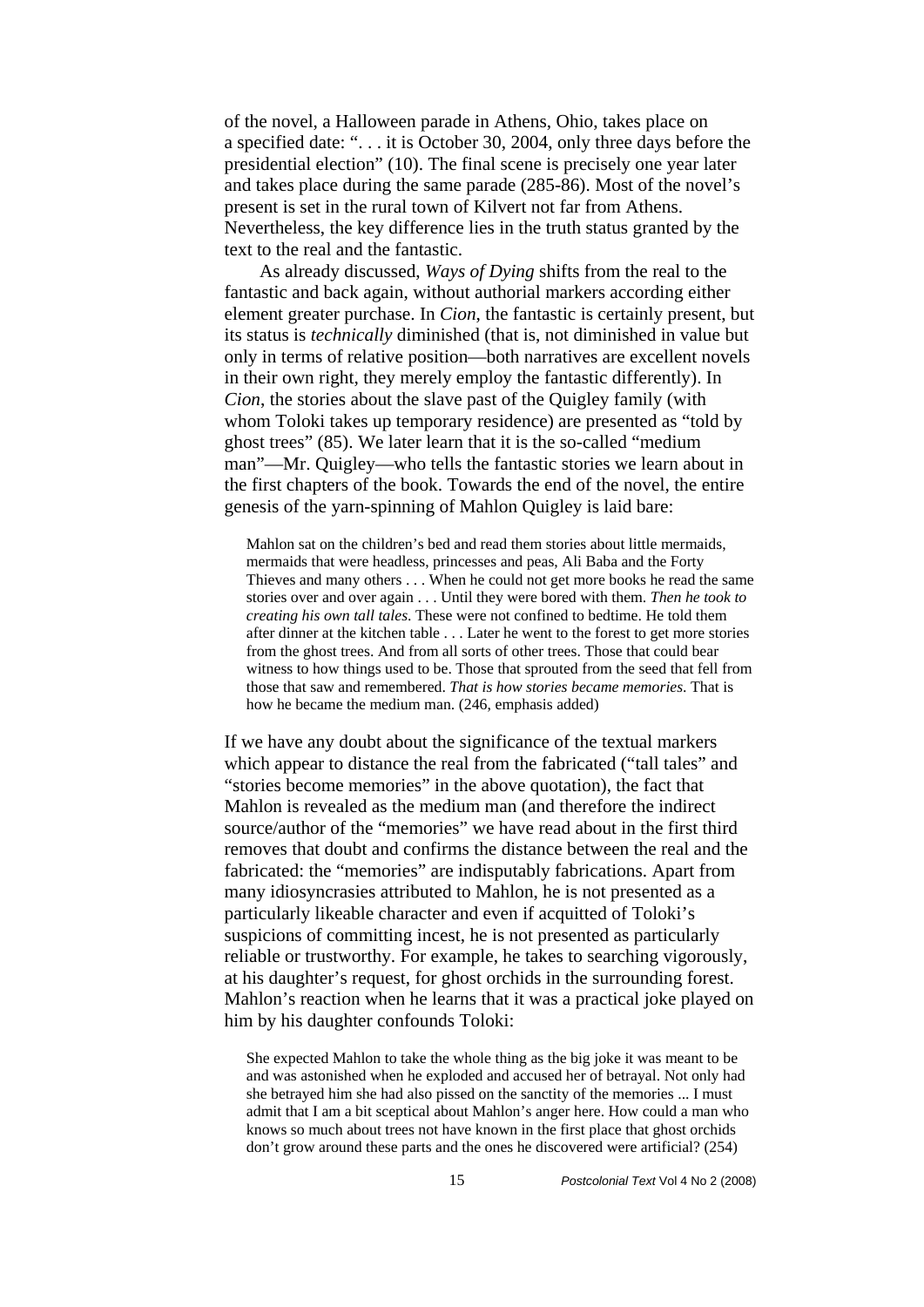The insistence here and elsewhere in the narrative on the known and knowable versus the unreal or fantastic is quite emphatic. The two selected passages above serve to demonstrate the relatively lower status accorded to the fantastic in relation to the real in *Cion* and the corollary that the magic realist mode is *not* employed in this case, unlike *Ways of Dying.* I should emphasize that I feel that there exists no *inevitable* link between the choice of form and the subject matter treated. Having said that, it would seem to me that in *Ways of Dying*  the choice of narrative mode lends itself aptly to the treatment of the absurdity of inexplicable internecine strife and gratuitous violence of the transition period in South Africa. The suffering caused by the legacy of slavery in the United States is very evocatively narrativized in the magic realist mode by Morrison in *Beloved.* Ostensibly, *Cion* is about the same subject matter. However, though clearly a key element within the narrative, the slave past of the Quigleys occupies a relatively small part of the text. Arguably, what is being thematized in the novel is contemporary misconceptions of the slave past, the use and abuse of "history" for private and present purposes, contemporary issues (international politics, attitudes of African Americans to Africa, religious bigotry etc), and the novelist form as such.

Like Mda, Morrison has expressed dismay at the use of the term in relation to her work:

Morrison has called magical realism "just another evasive label," "another one of those words that covered up what was going on," "a convenient way [for literary historians and literary critics] to skip again what was the truth in the art of certain writers." (qtd in Faris 109)

Morrison's distrust of the term is understandable, particularly if the label is used to dismiss her account of slavery in *Beloved* or to read her novels reductively. In my reading of Mda's magic realist novels, his employment of the mode successfully *reveals* the truth of otherwise incomprehensible and all-too-real historical events. Of course, this is narrative truth, not a litany of facts in a historical text or court testimony which engage neither the imagination nor the general public. The betrayals and violence committed by compatriots against one another in the fallout of the Lesotho government's refusal to accept defeat at the polls (*She Plays with the Darkness*), the internecine violence of transition apartheid (*Ways of Dying*), competing belief systems (*The Heart of Redness*) are all cases in point: no "realist" accounts of these events could approximate their compelling and moving renditions in these texts, which is not to preclude the employment of other narrative modes to the same ends.

## VI

The survey of critical applications of the term to Mda's work, as summarised above, does not give cause for serious concern nor does it appear to suggest that the term is being excessively applied or always misapplied. In fact, following Jacobs, it appears that a more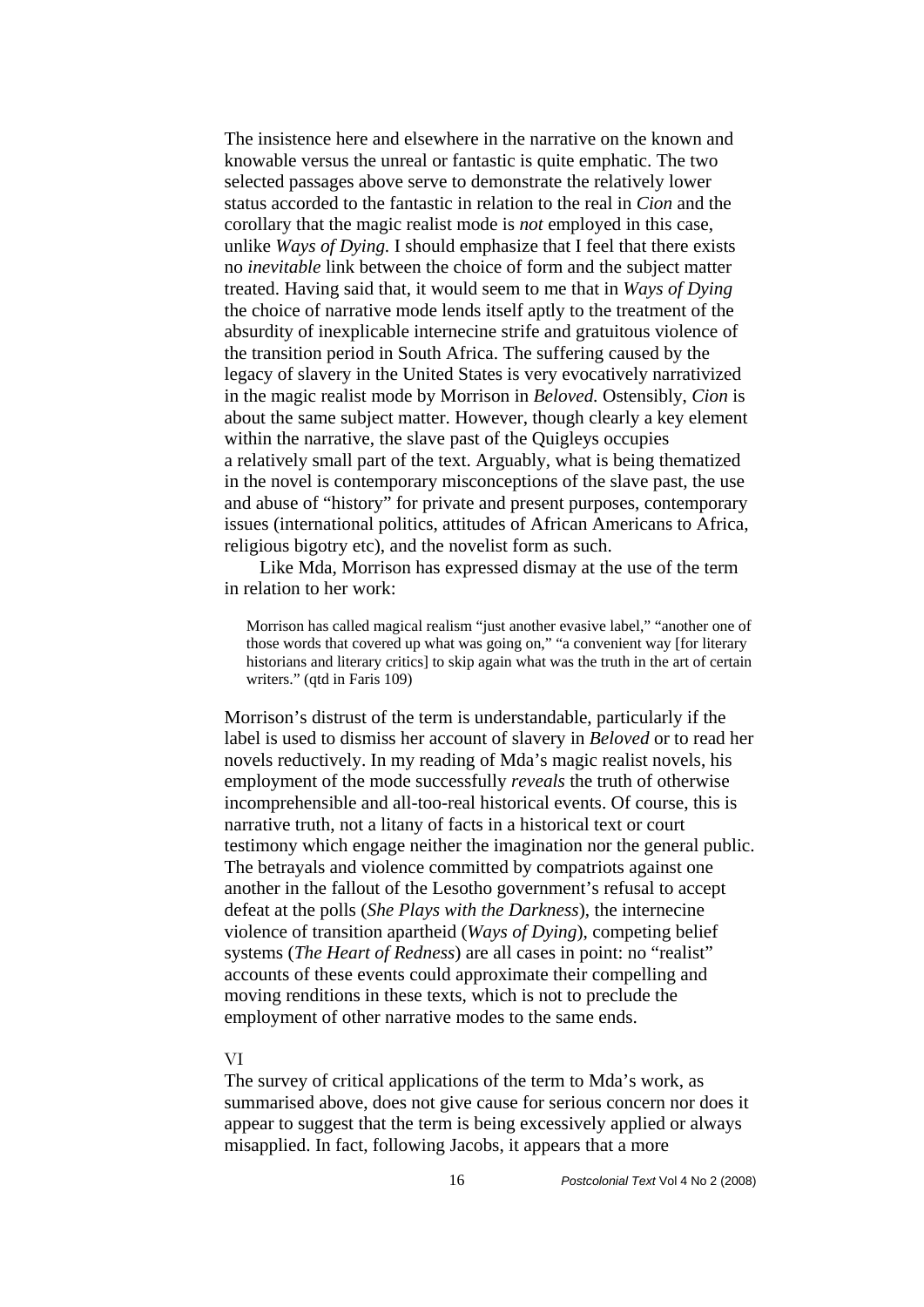thoroughgoing analysis of Mda's work as magic realism is lacking and might render some useful insights. By and large, the critical reception has been nuanced and has paid attention to many aspects of the texts.

The approaches to Mda's novels range widely. The majority of readings would describe Mda's work as *bridging* divides in a variety of ways. First, several readings view his novels as temporally transitional, pivoted on a present, drawing on the past, and projecting searchingly into the future (Mervis, Van Wyk, Bell). Second, some readings see his novels as transitional in a non-temporal sense, pivoted on the site of the traumatized individual or community, moving away from a fractured or fraught identity and violent past towards a form of redemption, healing or renaissance, though this promise is never a utopian one of pure transcendence (Durrant, Steinmeyer, Jacobs "*She Plays*", Mazibuko, Courau, Bernard). Third, yet others see the novels as bridging various gaps, whether between place and discourse, a variety of oppositions, binary terms, boundaries or modes of writing (Koyana, Jacobs "*Heart*", Woodward "*Jim*", Mkhize, Wenzel, Titlestad and Kissack). Feminist readings (Visser, Kauer, et al) are highly engaging and pertinent, and surprisingly few and far between. Readings of the novels as primarily political critiques and counterhegemonic narratives are found (Sewlall, Radithlalo, Samin, John), as are readings seeing his work as dramatizing new forms of subjectivity (Attwell), and as ecologically oriented (Woodward "*Postcolonial*", Vital).

The term magic realism fulfils a particular descriptive function and therefore, as a literary term, is unlikely to fall out of use. It becomes tyrannical when its application is simply expedient, modish or dismissive of the narrative truth of the text. Moreover, while it may describe a particular narrative strategy, it certainly does not give a sufficiently full account of any of Mda's texts: there are many other techniques and strategies employed and a single term should not be allowed to occlude the occurrence of these elements. Furthermore, this narrative strategy is not applied to the same extent in different novels. In addition, when used to describe the merely fantastic, it loses all explanatory value – attention must be paid to the origin and definition of the term if it is to retain any critical purchase.

In answer to my own questions, I feel it safe to conclude in the positive that the term has explanatory value in relation to Mda's texts, taking the above provisos into account. Mda does employ this narrative strategy, appropriately it would seem to me, wherever the subject matter deals with extreme and inexplicable inhumanity or ontological rifts. The use of the mode is muted or absent otherwise and more appropriate narrative strategies are employed to other kinds of subject matter. Although the application of the term is (potentially) cogent, it is never sufficient. On the whole, with regard to Mda's novels, the critical establishment appears to have heeded Said's suggestion not to use the term reductively and to pay attention to local context and content.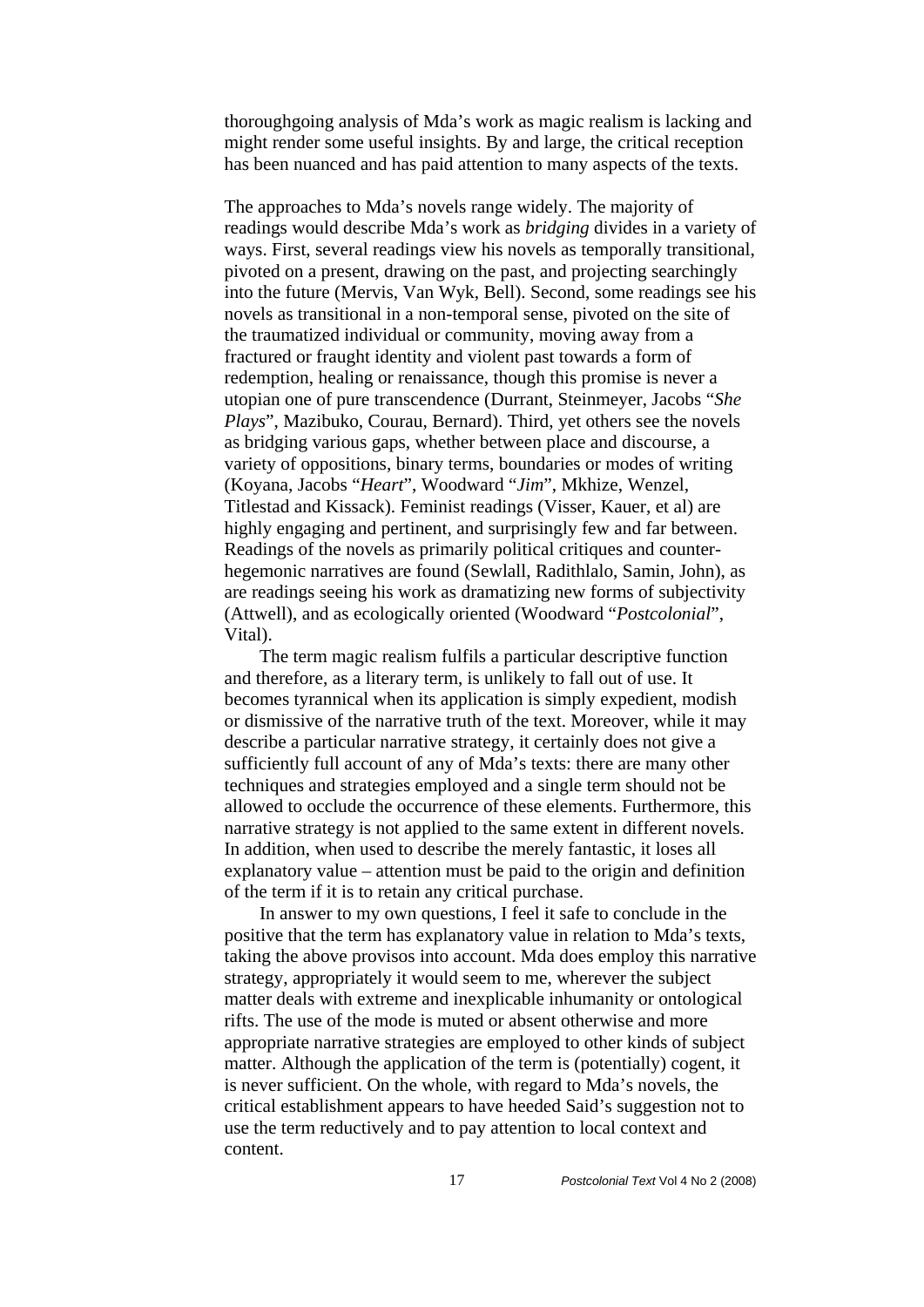Works Cited

- Abrams, M. H. *A Glossary of Literary Terms.* Orlando, FL: Dryden, 1988.
- Attwell, David. "The Experimental Turn: Experimentalism in Contemporary Fiction." *Rewriting Modernity: Studies in Black South African Literary History*. Ed. David Attwell. Scottsville: U of KwaZulu-Natal P, 2005. 169-204.
- Bell, David. "The Persistent Presence of the Past in Contemporary Writing in South Africa." *Current Writing* 15.1 (2003): 63-73.
- Bernard, Rita. "On Laughter, the Grotesque, and the South African Transition: Zakes Mda's *Ways of Dying.*" *Novel: A Forum on Fiction* 37.3 (2004): 277-302.
- Brink, André. "Challenge and Response: The Changing Face of Theater in South Africa." *Twentieth Century Literature* 43.2 (1997): 162-76.
- Cooper, Brenda. *Magical Realism in West African Fiction: Seeing with a Third Eye.* New York: Routledge, 1998.
- Courau, Rogier. "Reading Transnational Histories: the Representation of the Afrikaner in Zakes Mda's *The Madonna of Excelsior.*" *scrutiny2* 10.2 (2005): 103-15.
- Durrant, Sam. "The Invention of Mourning in Post-Apartheid Literature." *Third World Quarterly* 26.3 (2005): 441-50.
- Faris, Wendy B. "The Question of the Other: Cultural Critiques of Magical Realism." *Janus Head* 5.2 (2002): 101-19.
- Galgut, Damon. "Life Is Not Like That." Rev. of *And the Girls in Their Sunday Dresses*, by Zakes Mda. *New Contrast* 21.4 (1993): 78-82.
- Garuba, Harry. "Explorations in Animist Materialism: Notes on Reading/Writing African Literature, Culture, and Society." *Public Culture* 15.2 (2003): 261-85.
- Holloway, Myles. "Discordant Voices of a Lived Reality: Zakes Mda's 'The Hill.'" *South African Theatre Journal* 3.2 (1989): 33-50.
- Jacobs, J.U. "Zakes Mda and the (South) African Renaissance: Reading *She Plays with Darkness*." *English in Africa* 27.1 (2000): 55-74.
- —. "Zakes Mda's *The Heart of Redness*: The Novel as *Umngqokolo.*" *Kunapipi* 24.1-2 (2002): 224-36.
- John, Philip. "Verowering in *Duiwelskloof* (1998) en *The Heart of Redness* (2000): implikasies van ons siening van die verlede vir ons toekoms." ["Conquest in *Devil's Valley* (1988) (by André Brink) and *The Heart of Redness* (2000) (by Zakes Mda): implications for our view of the past for our future."]. *Stilet*15. 1 (2003): 284-301.
- Kauer, Ute. "Nation and Gender: Female Identity in Contemporary South African Writing." *Current Writing* 15.2 (2003): 106-16.
- Koyana, Siphokazi. "Qholorha and the Dialogism of Place in Zakes Mda's *The Heart of Redness.*" *Current Writing* 15.1 (2003): 51- 62.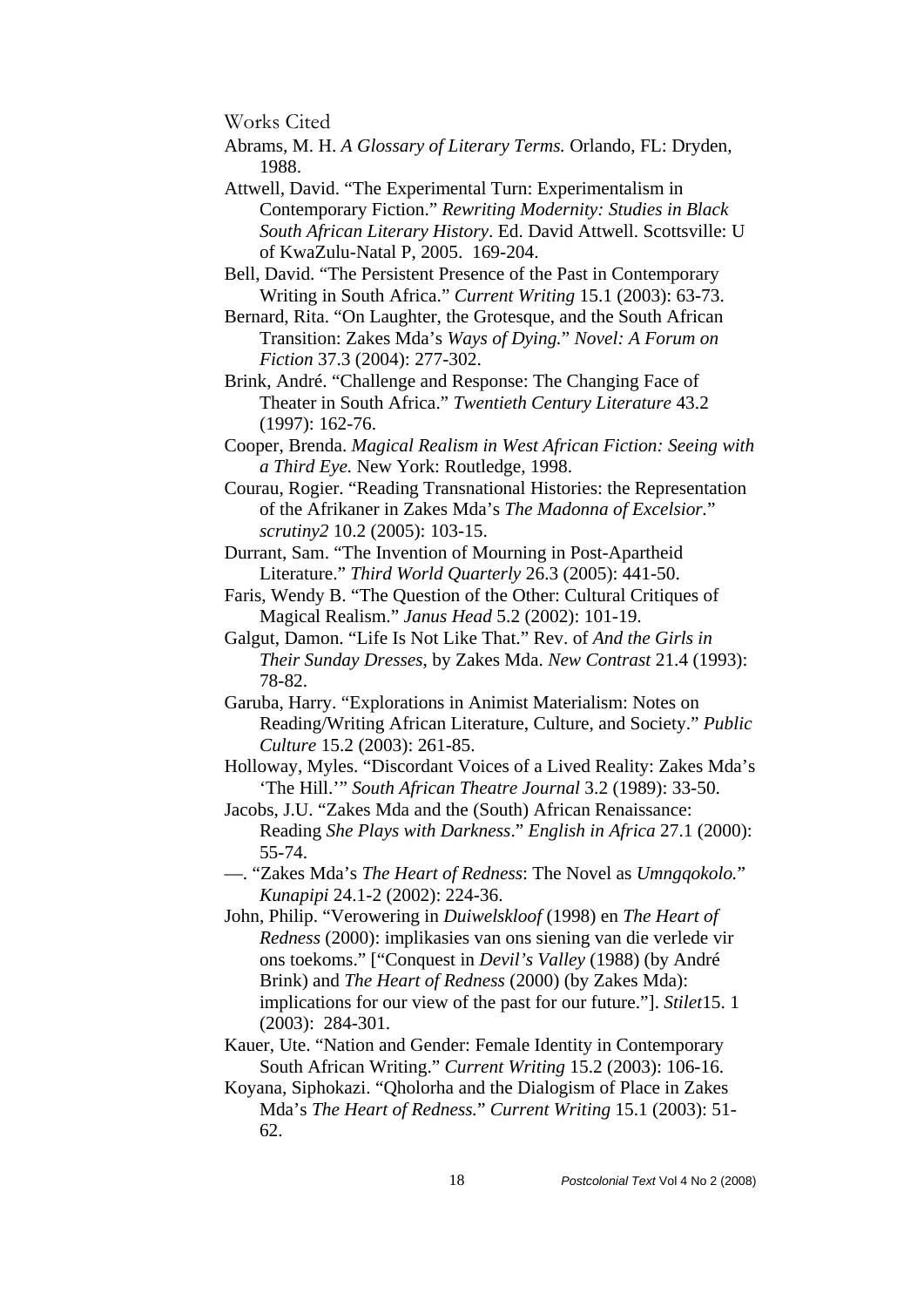- Mazibuko, Nokuthula. "Silence and Violence in *She Plays with the Darkness.*" *scrutiny2* 10.2 (2005): 93-102.
- Mda, Zakes. *Acceptance Speech for the Oliver Schreiner Prize (1997). English Academy Review* 14 (1997): 279-81.
- *—. She Plays with the Darkness*. 1995 New York: Picador, 2004.
- *—. Ways of Dying.*1995 Cape Town: Oxford UP Southern Africa, 1997.
- *—. Melville 67: A Novella for Youth.* Florida Hills, Johannesburg: Vivlia, 1997.
- *—. The Heart of Redness.* Oxford: Oxford UP, 2000.
- *—. The Madonna of Excelsior.* Cape Town: Oxford UP Southern Africa, 2002.
- *—. The Whale Caller.* Johannesburg, Penguin, 2004.
- *—. Cion.* Johannesburg: Penguin, 2007.

Mkhize, Jabulani. "Literary Prospects in 'Post-Apartheid' South Africa." *Alternation* 8.1 (2001): 170-87.

Moudileno, Lydie. "Magical Realism: 'Arme miraculeuse' for the African Novel?" *Research in African Literatures* 37.1 (2006): 28- 41.

Ogundele, Wole. "Devices of Evasion: The Mythic versus the Historical Imagination in the Postcolonial African Novel." *Research in African Literatures* 33.3 (2002): 129-39.

- Raditlhalo, Sam. "Beggars' Description: 'Xala' the Prophetic Voice and the Post-independent African State." *English in Africa* 32.2 (2005): 169-84.
- Reeds, Kenneth. "Magical Realism: A Problem of Definition." *Neophilologus* 90 (2006): 175-96.
- Rushdie, Salman. *Imaginary Homelands: Essays and Criticism 1981- 1991*. New York: Penguin, 1992.
- Said, Edward W. *Culture and Imperialism.* New York: Vintage, 1994.

Samin, Richard. "Marginality and History in Zakes Mda's *Ways of Dying.*" *Anglophonia: French Journal of English Studies* 7 (2000): 189-99.

Sewlall, Harry. "Deconstructing Empire in Joseph Conrad and Zakes Mda." *Journal of Literary Studies* 19.3-4 (2003): 331-44.

Steadman, Ian. "Stages in the Revolution: Black South African Theater Since 1976." *Research in African Literatures* 19.1 (1988): 24-33.

Steinmeyer, Elke. "Chanting the Song of Sorrow: Threnody in Homer and Zakes Mda." *Current Writing* 15.2 (2003): 156-72.

Titlestad, Michael, and Mike Kissack. "'The Foot Does Not Sniff': Imagining the Post-*anti*-apartheid Intellectual." *Journal of Literary Studies* 19.3-4 (2003): 255-70.

- Van Wyk, Johan. "Catastrophe and Beauty: *Ways of Dying*, Zakes Mda's Novel of Transition." *Literator* 18.3 (1997): 79-90.
- Visser, Irene. "How to Live in Post-Apartheid South Africa: Reading Zakes Mda's *Ways of Dying.*" *Wasafiri* 37 (2002): 39-43.

Mervis, Margaret. "Fiction of Development: Zakes Mda's *Ways of Dying.*" *Current Writing* 10.1 (1998): 39-56.